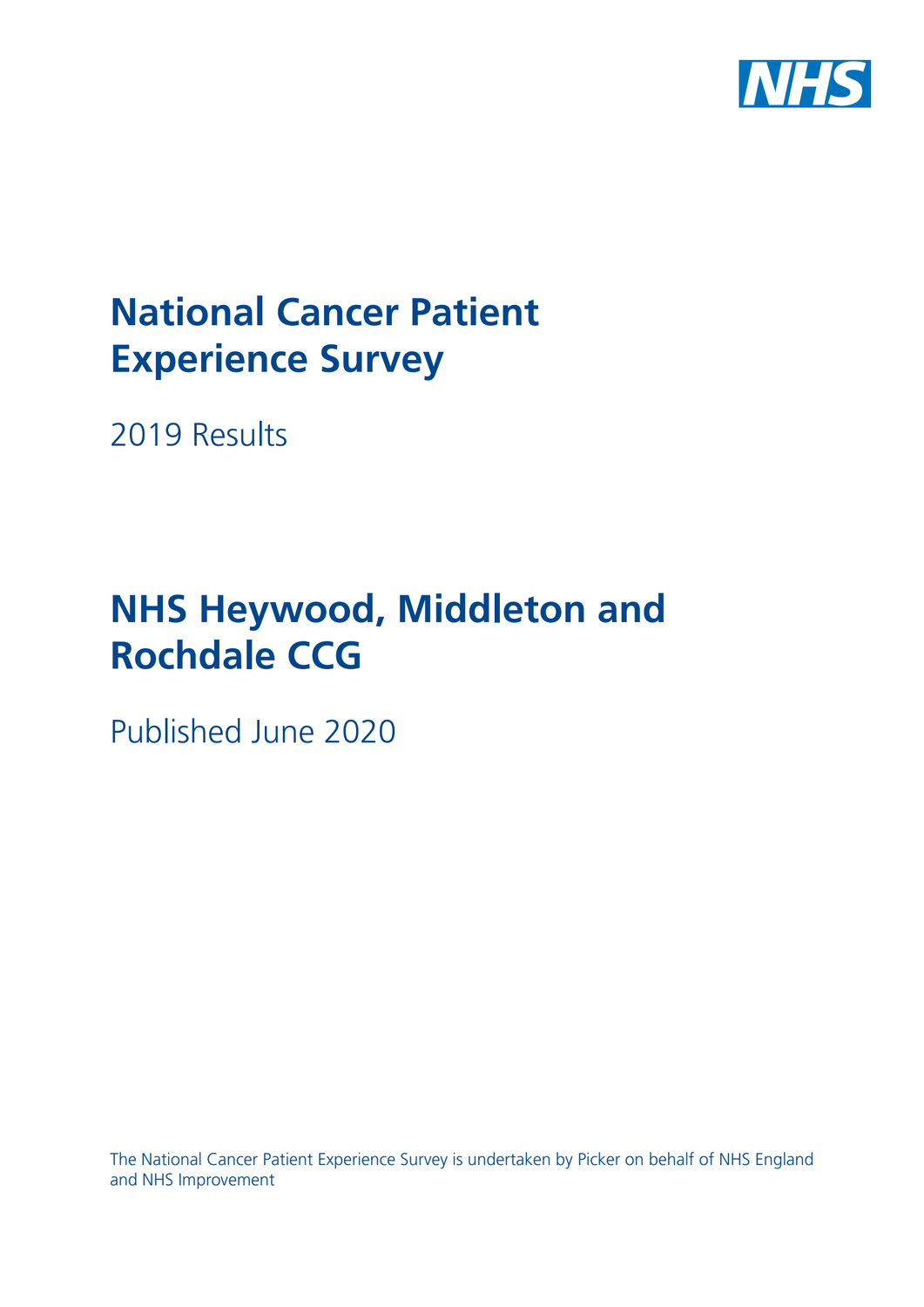# **Executive Summary** Case Mix Adjusted scores

### **Cancer Dashboard Questions**

The following seven questions are included in phase 1 of the Cancer Dashboard developed by Public Health England and NHS England:

Q61. Patient's average rating of care scored from very poor to very good

| $\Omega$ | $\overline{2}$                                                | 3 | 4 | 5 | 6 | $\overline{7}$ | 8   | 9 | 10                                                                                            |
|----------|---------------------------------------------------------------|---|---|---|---|----------------|-----|---|-----------------------------------------------------------------------------------------------|
|          |                                                               |   |   |   |   |                | 8.6 |   |                                                                                               |
|          |                                                               |   |   |   |   |                |     |   | Q18. Patient definitely involved as much as they wanted in decisions about care and treatment |
| 89%      |                                                               |   |   |   |   |                |     |   | Q19. Patient given the name of a CNS who would support them through their treatment           |
| 81%      | Q20. Patient found it very or quite easy to contact their CNS |   |   |   |   |                |     |   |                                                                                               |
|          |                                                               |   |   |   |   |                |     |   | Q39. Patient always felt they were treated with respect and dignity while in hospital         |
|          | leaving hospital                                              |   |   |   |   |                |     |   | Q41. Hospital staff told patient who to contact if worried about condition or treatment after |
| 56%      | treatment                                                     |   |   |   |   |                |     |   | Q55. General practice staff definitely did everything they could to support patient during    |

### **Questions Outside Expected Range**

|                                                                                                               |            | Case Mix Adjusted Scores   |                            |                   |
|---------------------------------------------------------------------------------------------------------------|------------|----------------------------|----------------------------|-------------------|
|                                                                                                               | 2019 Score | Lower<br>Expected<br>Range | Upper<br>Expected<br>Range | National<br>Score |
| Q31. Patient had confidence and trust in all doctors treating them                                            | 76%        | 77%                        | 91%                        | 84%               |
| Q33. Patient had confidence and trust in all the ward nurses treating them                                    | 63%        | 66%                        | 82%                        | 74%               |
| Q56. Different people treating and caring for patient always work well together to give best<br>possible care | 66%        | 66%                        | 79%                        | 73%               |
| Q61. Patient's average rating of care scored from very poor to very good                                      | 8.6        | 8.6                        | 9.0                        | 8.8               |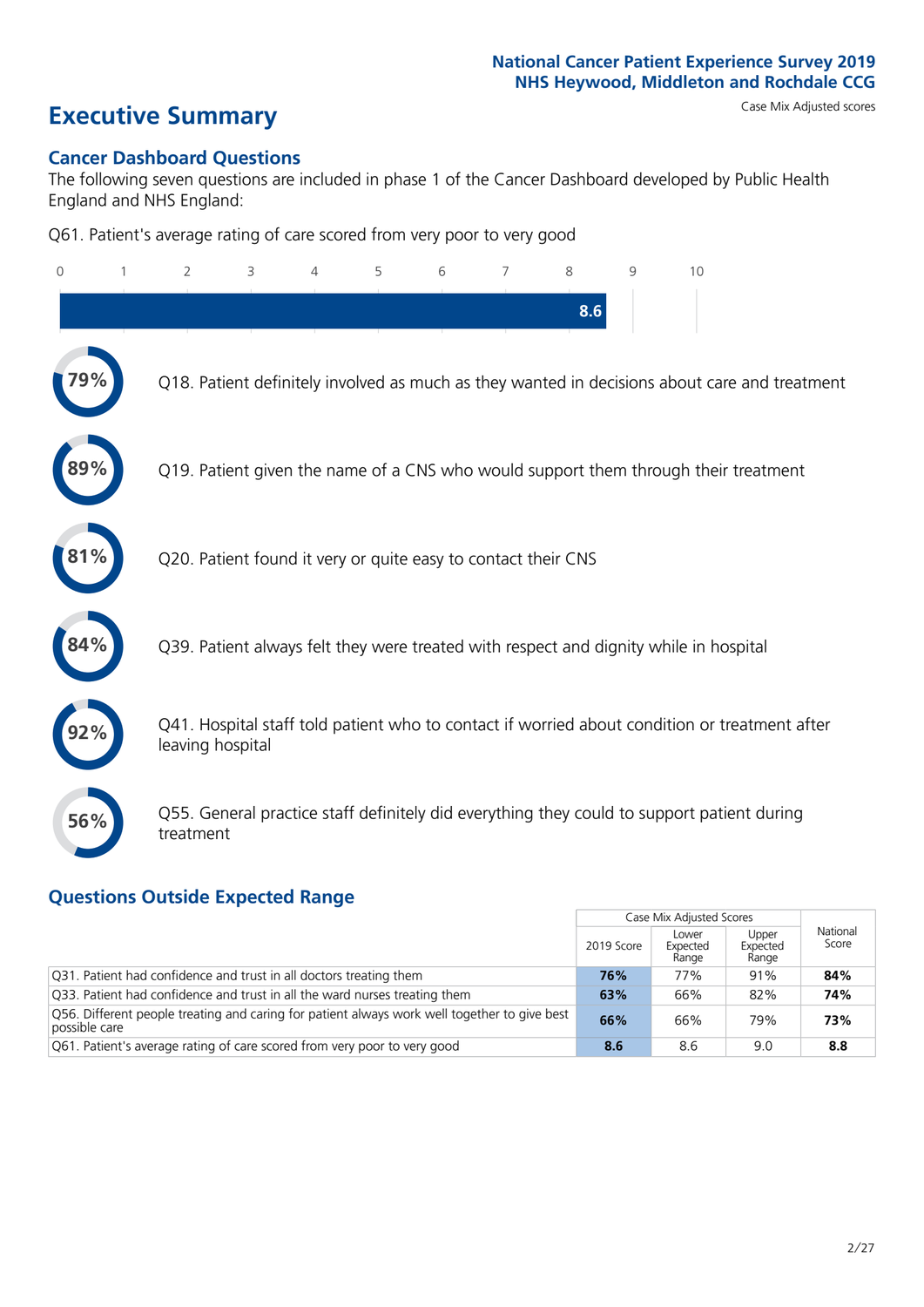# **Introduction**

The National Cancer Patient Experience Survey 2019 is the ninth iteration of the survey first undertaken in 2010. It has been designed to monitor national progress on cancer care; to provide information to drive local quality improvements; to assist commissioners and providers of cancer care; and to inform the work of the various charities and stakeholder groups supporting cancer patients.

The survey was overseen by a national Cancer Patient Experience Advisory Group. This Advisory Group set the principles and objectives of the survey programme and guided questionnaire development. The survey was commissioned and managed by NHS England. The survey provider, Picker, is responsible for designing, running and analysing the survey.

The 2019 survey involved 143 NHS Trusts. Out of 111,366 people, 67,858 people responded to the survey, yielding a response rate of 61%.

# **Methodology**

### **Eligibility, fieldwork and survey methods**

The sample for the survey included all adult (aged 16 and over) NHS patients, with a confirmed primary diagnosis of cancer, discharged from an NHS Trust after an inpatient episode or day case attendance for cancer related treatment in the months of April, May and June 2019. The fieldwork for the survey was undertaken between December 2019 and March 2020.

As in the previous four years, the survey used a mixed mode methodology. Questionnaires were sent by post, with two reminders where necessary, but also included an option to complete the questionnaire online. A Freephone helpline and email was available for respondents to opt out, ask questions about the survey, enable them to complete their questionnaire over the phone and provide access to a translation and interpreting facility for those whose first language was not English.

### **Case-mix adjustment**

Both unadjusted and adjusted scores are presented in this report. Case-mix adjusted scores allows us to account for the impact that differing patient populations might have on results. By using the case-mix adjusted estimates we can obtain a greater understanding of how a CCG is performing given their patient population. The factors taken into account in this case-mix adjustment are gender, age, ethnic group, deprivation, and tumour group.

### **Scoring methodology**

Fifty-two questions from the questionnaire are scored as these questions relate directly to patient experience. For all but one question (Q61), scores are presented as the percentage of positive responses out of all scored responses. For Q61, respondents rate their overall care on a scale of 0 to 10, of which the average was calculated for this question's presented score. The percentages in this report have been rounded to the nearest percentage point. Therefore, in some cases the figures do not appear to add up to 100%.

### **Statistical significance**

In the reporting of 2019 results, appropriate statistical tests have been undertaken to identify unadjusted scores for which the change over time is 'statistically significant'. Thirty-seven scored questions in 2019 have been compared with those of 2018 and a statistically significant change between the two years has been reported where identified.

For the scored questions that are comparable beyond 2018, statistically significant change over the five years has also been reported where identified. A statistically significant difference means that the change in the result is very unlikely to have occurred by sampling variation.

### **Suppression**

### **Question-level suppression**

For scores where the base size per question is  $<$ 21, the score will be suppressed and replaced with an asterisk (\*). The base size will include neutral response options.

### **Double suppression**

If any group within a particular sub-group breakdown (such as the tumour group breakdown) has <21 responses, then the figure for this particular group is suppressed and replaced with an asterisk (\*). If there is only one group within the sub-group breakdown that has <21 respondents, and is therefore suppressed, the group with the next lowest number of respondents is also supressed and replaced with an asterisk (\*) (regardless if it is greater than or less than 21).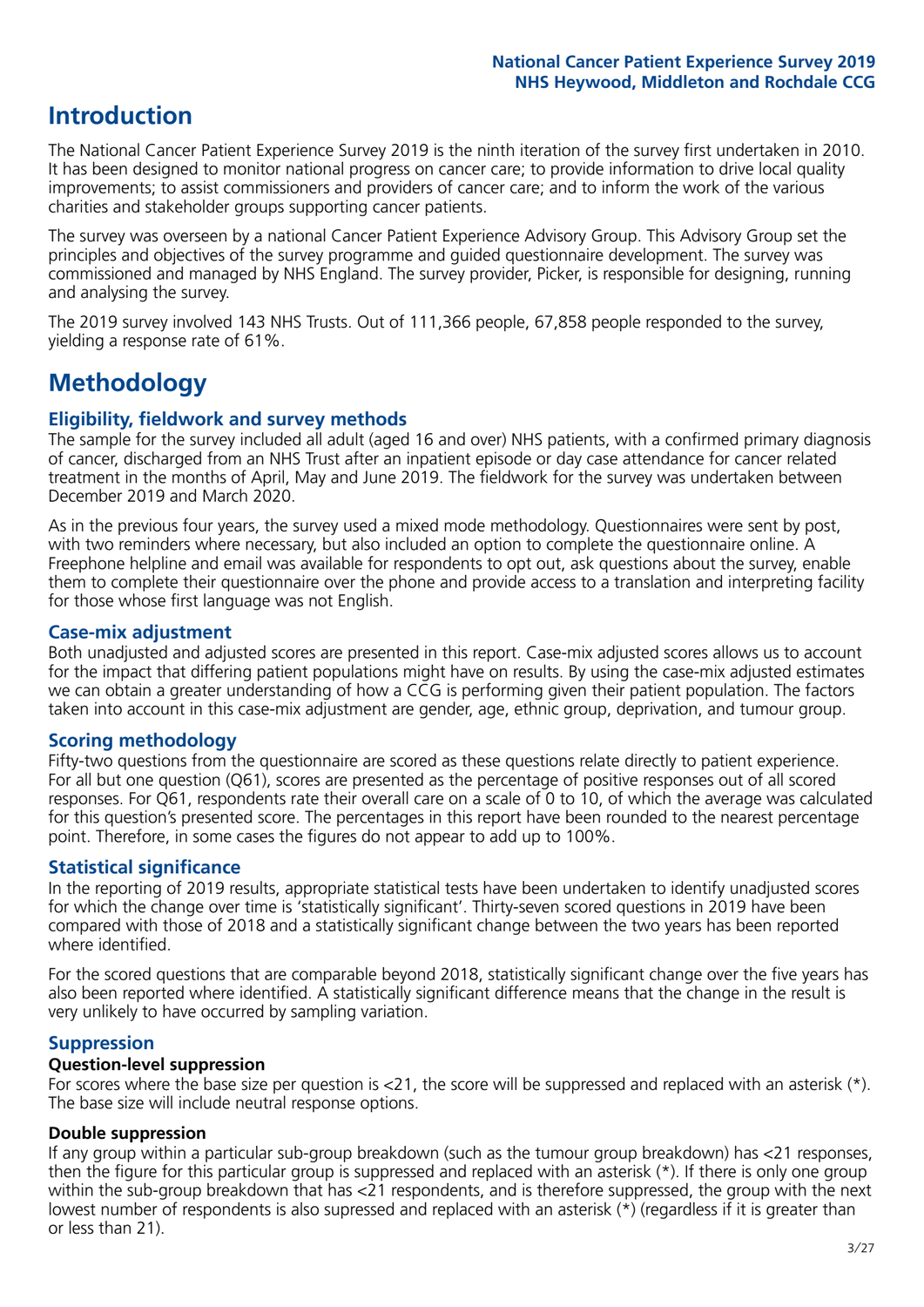# **Understanding the results**

This report shows how this CCG scored for each question in the survey, compared with national results and previous year's results. It is aimed at helping individual CCGs to understand their performance and identify areas for local improvement. Below is a description of the type of results presented within this report and how to understand them.

### **Expected range charts**

The expected range charts in this report show a bar with the lowest and highest score received for each question nationally. Within this bar, an expected range is given (in grey) and a black diamond represents the actual score for this CCG.

CCGs whose score is above the upper limit of the expected range (in the dark blue) are positive outliers, with a score statistically significantly higher than the national mean. This indicates that the CCG performs better than what CCGs of the same size and demographics are expected to perform. The opposite is true if the score is below the lower limit of the expected range (in the light blue); these are negative outliers. For scores within the expected range (in the grey), the score is what we would expect given the CCG's size and demographics.

### **Comparability tables**

The comparability tables show the 2018 and 2019 unadjusted scores for this CCG for each scored question. If there is a significant change from 2018 and 2019 or overall from 2015 to 2019, an arrow will be presented for the direction of change. The adjusted 2019 score will also be presented for each scored question along with the lower and upper expected range and national score. Scores above the upper limit of the expected range will be highlighted dark blue, scores below the lower limit of the expected range will be highlighted light blue, and scores within the lower and upper limit of the expected ranges will be highlighted grey.

### **Tumour type tables**

The tumour type tables show the unadjusted scores for each scored question for each of the 13 tumour groups. The national score for that tumour group is also shown. Unadjusted scores for the same tumour type across different CCGs may not be comparable, as they do not account for the impact that differing patient populations might have on results. Central nervous system is abbreviated as 'CNS' and lower gastrointestinal tract is abbreviated as 'LGT' throughout this report.

### **Year on year charts**

The year on year charts show five columns representing the unadjusted scores of the last five years (2015, 2016, 2017, 2018 and 2019) for each scored question.

#### **Notes on specific questions**

Following the development phase of the 2019 survey, several changes were made to the questionnaire. Six scored questions were amended (Q5, Q18, Q30, Q35, Q56 and Q60) and one non-scored question (Q29) was amended that impacted the comparability of questions Q30 to Q41. Of all questions changed or impacted by change, only Q60 is presented with historical comparisons; though the results should be interpreted with caution.

### **Unadjusted data and case-mix adjusted data**

Unadjusted data should be used to see the actual responses from patients relating to the CCG. Case-mix adjusted data, together with expected ranges, should be used to understand whether the results are significantly higher or lower than national results taking account of the patient mix.

# **Further information**

This research was carried out in accordance with the international standard for organisations conducting social research (accreditation to ISO20252:2012; certificate number GB08/74322). The 2019 survey data has been produced and published in line with the Code of Practice for Official Statistics.

For more information on the methodology, please see the Technical Document. It can be viewed along with the 2019 questionnaire and survey quidance on the website at [www.ncpes.co.uk](https://www.ncpes.co.uk/supporting-documents). For all other outputs at National, Trust, CCG and Cancer Alliance level, please see the PDF reports, Excel tables and dashboards at [www.ncpes.co.uk.](https://www.ncpes.co.uk/current-results)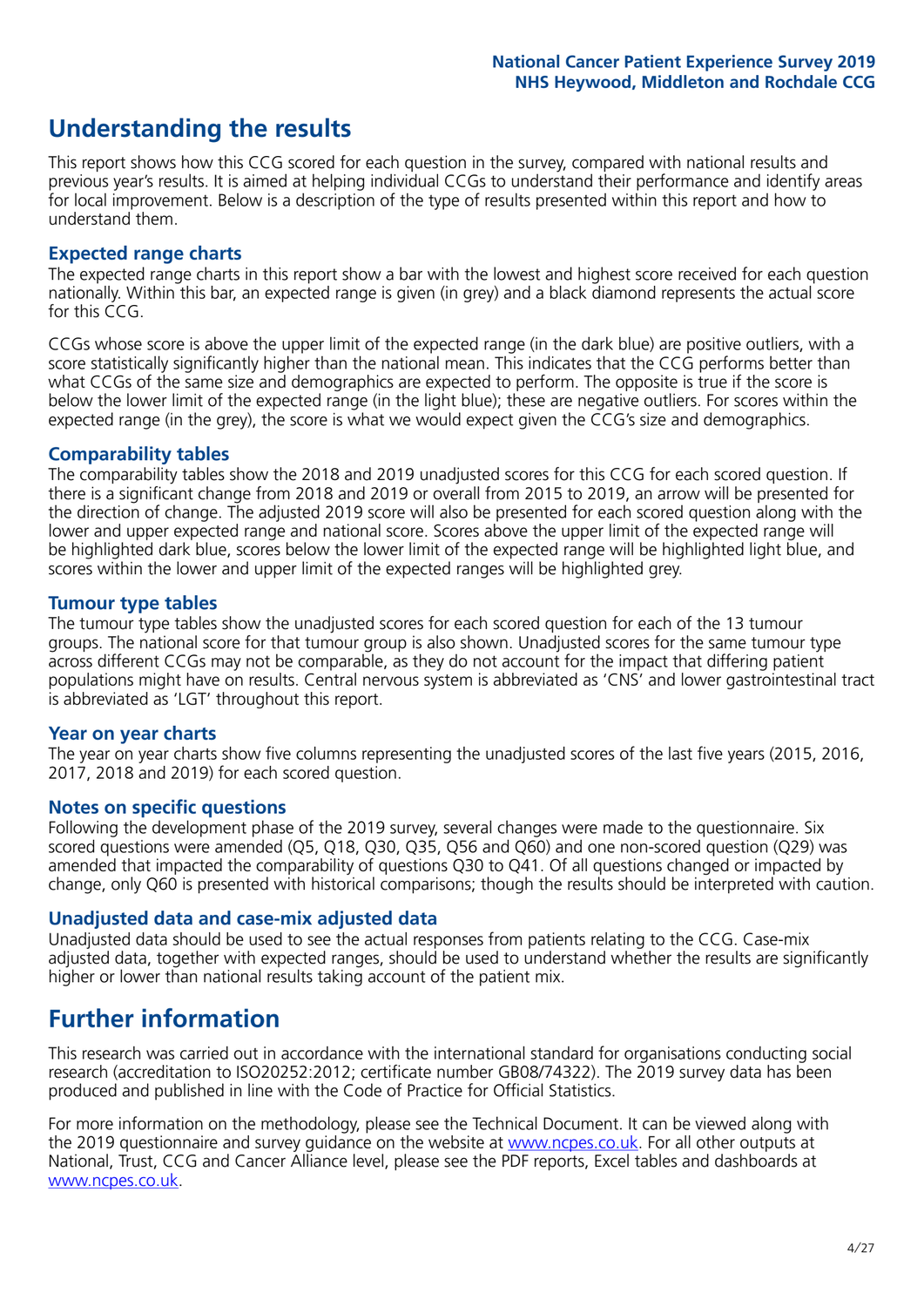### **Response Rate**

### **Overall Response Rate**

199 patients responded out of a total of 354 patients, resulting in a response rate of 56%.

|          | Sample Size | Adjusted<br>Sample | Completed | Response Rate |
|----------|-------------|--------------------|-----------|---------------|
| CCG      | 379         | 354                | 199       | 56%           |
| National | 119,855     | 111.366            | 67,858    | 61%           |

### **Respondents by Survey Type**

|                            | Number of<br>Respondents |
|----------------------------|--------------------------|
| Online                     | 13                       |
| Paper                      | 186                      |
| Phone                      | $\left( \right)$         |
| <b>Translation Service</b> |                          |

### **Respondents by Tumour Group**

|                      | Number of<br>Respondents |
|----------------------|--------------------------|
| Brain / CNS          | ∩                        |
| <b>Breast</b>        | 24                       |
| Colorectal / LGT     | 24                       |
| Gynaecological       | 10                       |
| Haematological       | 43                       |
| <b>Head and Neck</b> | 3                        |
| Lung                 | 6                        |
| Prostate             | 34                       |
| Sarcoma              | $\mathcal{P}$            |
| Skin                 | 3                        |
| <b>Upper Gastro</b>  | 1 <sub>3</sub>           |
| Urological           | 29                       |
| Other                | 8                        |

### **Respondents by Age and Gender**

Respondents year of birth has been used to determine age. This information has been amalgamated into 8 age bands. The age and gender distribution for the CCG was as follows:

|        | Age 16-24 | Age 25-34 | Age 35-44 | Age 45-54 | Age 55-64 | Age 65-74 | Age 75-84 | Age 85+ | Total          |
|--------|-----------|-----------|-----------|-----------|-----------|-----------|-----------|---------|----------------|
| Male   |           |           |           |           | 18        | 53        | 28        |         | 118            |
| Female |           |           |           |           | 16        | 35        | 16        |         | 8 <sup>1</sup> |
| Total  |           |           |           | 18        | 34        | 88        | 44        |         | 199            |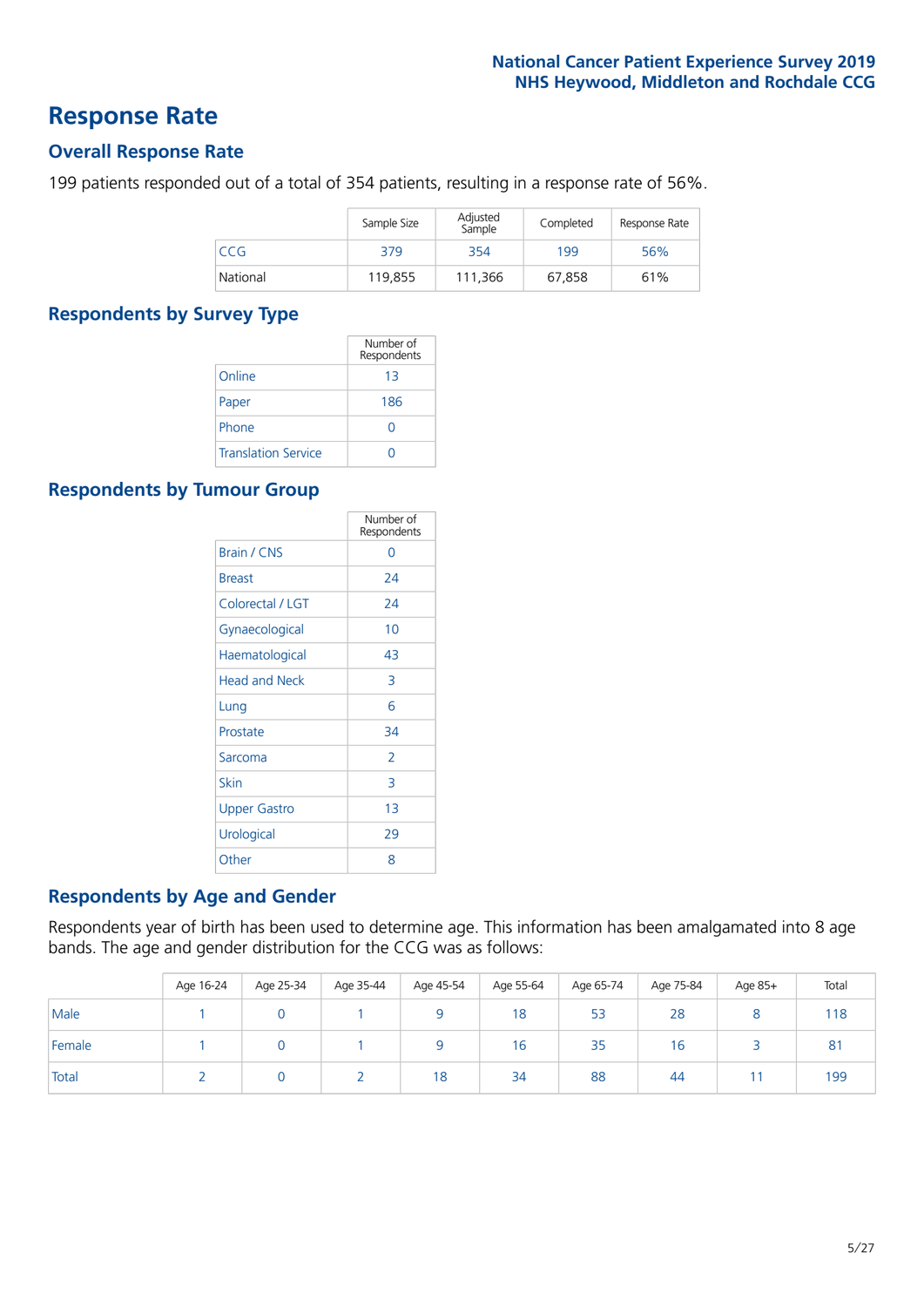# **Expected Range Charts**

| Lower Expected Range<br>Average                                                                                                                                                                                                                                                                                                                                                                                                                                                                                             |       |     |     |     | Upper Expected Range |     |                        |            |                   | Case Mix Adjusted Score |          |
|-----------------------------------------------------------------------------------------------------------------------------------------------------------------------------------------------------------------------------------------------------------------------------------------------------------------------------------------------------------------------------------------------------------------------------------------------------------------------------------------------------------------------------|-------|-----|-----|-----|----------------------|-----|------------------------|------------|-------------------|-------------------------|----------|
| <b>SEEING YOUR GP</b><br>Q1. Saw GP once or twice before being told they needed to go to<br>hospital<br>Q2. Patient thought they were seen as soon as necessary                                                                                                                                                                                                                                                                                                                                                             | $0\%$ | 10% | 20% | 30% | 40%                  | 50% | 60%                    | 70%        | 80%<br>79%<br>79% |                         | 90% 100% |
| <b>DIAGNOSTIC TESTS</b><br>Q5. Received all the information needed about the test<br>Q6. The length of time waiting for the test to be done was about<br>right<br>Q7. Test results explained in completely understandable way                                                                                                                                                                                                                                                                                               | $0\%$ | 10% | 20% | 30% | 40%                  | 50% | 60%                    | 70%        | 80%<br>83%        | 94%<br>86%              | 90% 100% |
| <b>FINDING OUT WHAT WAS WRONG WITH YOU</b>                                                                                                                                                                                                                                                                                                                                                                                                                                                                                  | $0\%$ | 10% | 20% | 30% | 40%                  | 50% | 60%                    | 70%<br>70% | 80%               |                         | 90% 100% |
| Q10. Patient told they could bring a family member or friend when<br>first told they had cancer<br>Q11. Patient felt they were told sensitively that they had cancer<br>Q12. Patient completely understood the explanation of what was<br>wrong<br>Q13. Patient given easy to understand written information about<br>the type of cancer they had                                                                                                                                                                           |       |     |     |     |                      |     |                        | 74%<br>70% | 82%               |                         |          |
| <b>DECIDING THE BEST TREATMENT FOR YOU</b><br>Q14. Patient felt that treatment options were completely explained<br>Q15. Patient felt possible side effects were definitely explained in<br>an understandable way<br>Q16. Patient definitely given practical advice and support in dealing<br>with side effects of treatment<br>Q17. Patient definitely told about side effects that could affect<br>them in the future<br>Q18. Patient definitely involved as much as they wanted in<br>decisions about care and treatment | $0\%$ | 10% | 20% | 30% | 40%                  | 50% | 60%<br>62%<br>◆<br>61% | 70%<br>71% | 80%<br>83%<br>79% |                         | 90% 100% |
| <b>CLINICAL NURSE SPECIALIST (CNS)</b><br>Q19. Patient given the name of a CNS who would support them<br>through their treatment<br>Q20. Patient found it very or quite easy to contact their CNS<br>Q21. Patient got understandable answers to important questions<br>all or most of the time                                                                                                                                                                                                                              | $0\%$ | 10% | 20% | 30% | 40%                  | 50% | 60%                    | 70%        | 80%<br>81%<br>83% | 89%                     | 90% 100% |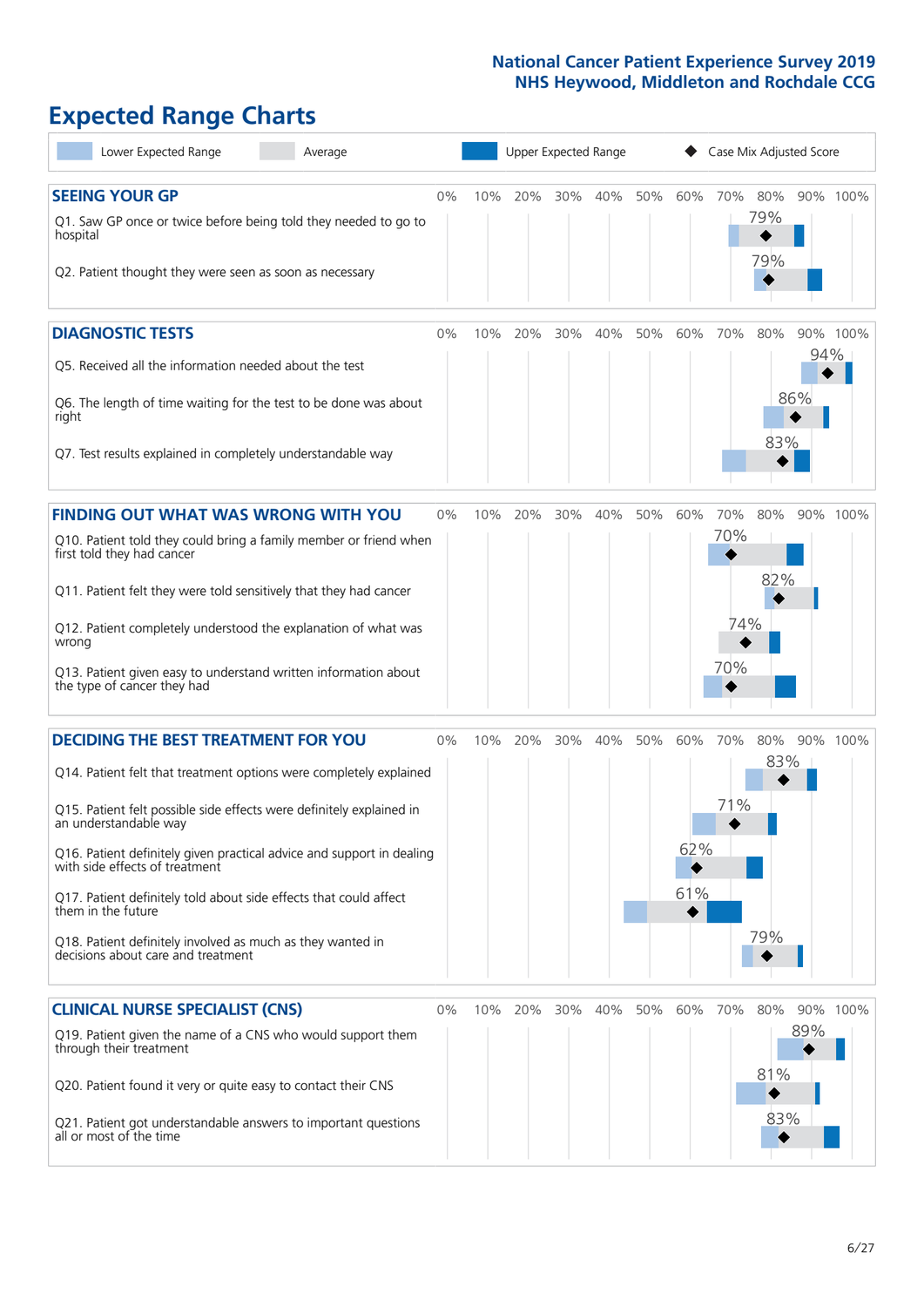# **Expected Range Charts**

| Lower Expected Range<br>Average                                                                                                                                                                                       |    |     |     |     | Upper Expected Range |     |     |     | Case Mix Adjusted Score |     |          |
|-----------------------------------------------------------------------------------------------------------------------------------------------------------------------------------------------------------------------|----|-----|-----|-----|----------------------|-----|-----|-----|-------------------------|-----|----------|
| <b>SUPPORT FOR PEOPLE WITH CANCER</b><br>0%<br>Q22. Hospital staff gave information about support or self-help<br>groups for people with cancer<br>Q23. Hospital staff discussed or gave information about the impact |    | 10% | 20% | 30% | 40%                  | 50% | 60% | 70% | 80%<br>82%              | 87% | 90% 100% |
| cancer could have on day to day activities<br>Q24. Hospital staff gave information on getting financial help or<br>possible benefits<br>Q25. Hospital staff told patient they could get free prescriptions            |    |     |     |     |                      |     | 59% |     | 84%                     |     |          |
| <b>OPERATIONS</b>                                                                                                                                                                                                     | 0% | 10% | 20% | 30% | 40%                  | 50% | 60% | 70% | 80%                     |     | 90% 100% |
| Q27. Beforehand, patient had all the information needed about the<br>operation                                                                                                                                        |    |     |     |     |                      |     |     |     |                         | 95% |          |
| Q28. Afterwards, staff completely explained how operation had<br>gone in understandable way                                                                                                                           |    |     |     |     |                      |     |     | 72% |                         |     |          |
| <b>HOSPITAL CARE AS AN INPATIENT</b><br>0%                                                                                                                                                                            |    | 10% | 20% | 30% | 40%                  | 50% | 60% | 70% | 80%                     |     | 90% 100% |
| Q30. Hospital staff didn't talk in front of patient as if patient wasn't<br>there                                                                                                                                     |    |     |     |     |                      |     |     |     | 81%                     |     |          |
| Q31. Patient had confidence and trust in all doctors treating them                                                                                                                                                    |    |     |     |     |                      |     |     |     | 76%                     |     |          |
| Q32. Patient's family or someone close definitely felt able to talk to<br>a doctor                                                                                                                                    |    |     |     |     |                      |     |     | 68% |                         |     |          |
| Q33. Patient had confidence and trust in all the ward nurses<br>treating them                                                                                                                                         |    |     |     |     |                      |     | 63% |     |                         |     |          |
| Q34. Patient thought there were always or nearly always enough<br>nurses on duty to care for them                                                                                                                     |    |     |     |     |                      |     | 59% |     |                         |     |          |
| Q35. All hospital staff asked patient what name they prefer to be<br>called by                                                                                                                                        |    |     |     |     |                      |     |     | 73% |                         |     |          |
| Q36. Patient always given enough privacy when discussing<br>condition or treatment                                                                                                                                    |    |     |     |     |                      |     |     |     | 84%                     |     |          |
| Q37. Patient definitely found hospital staff to discuss worries or<br>fears during their inpatient visit                                                                                                              |    |     |     |     |                      | 50% |     |     |                         |     |          |
| Q38. Hospital staff definitely did everything they could to help<br>control pain                                                                                                                                      |    |     |     |     |                      |     |     |     | 76%                     |     |          |
| Q39. Patient always felt they were treated with respect and dignity<br>while in hospital                                                                                                                              |    |     |     |     |                      |     |     |     | 84%                     |     |          |
| Q40. Patient given clear written information about what should or<br>should not do after leaving hospital                                                                                                             |    |     |     |     |                      |     |     |     | 83%                     |     |          |
| Q41. Hospital staff told patient who to contact if worried about<br>condition or treatment after leaving hospital                                                                                                     |    |     |     |     |                      |     |     |     |                         | 92% |          |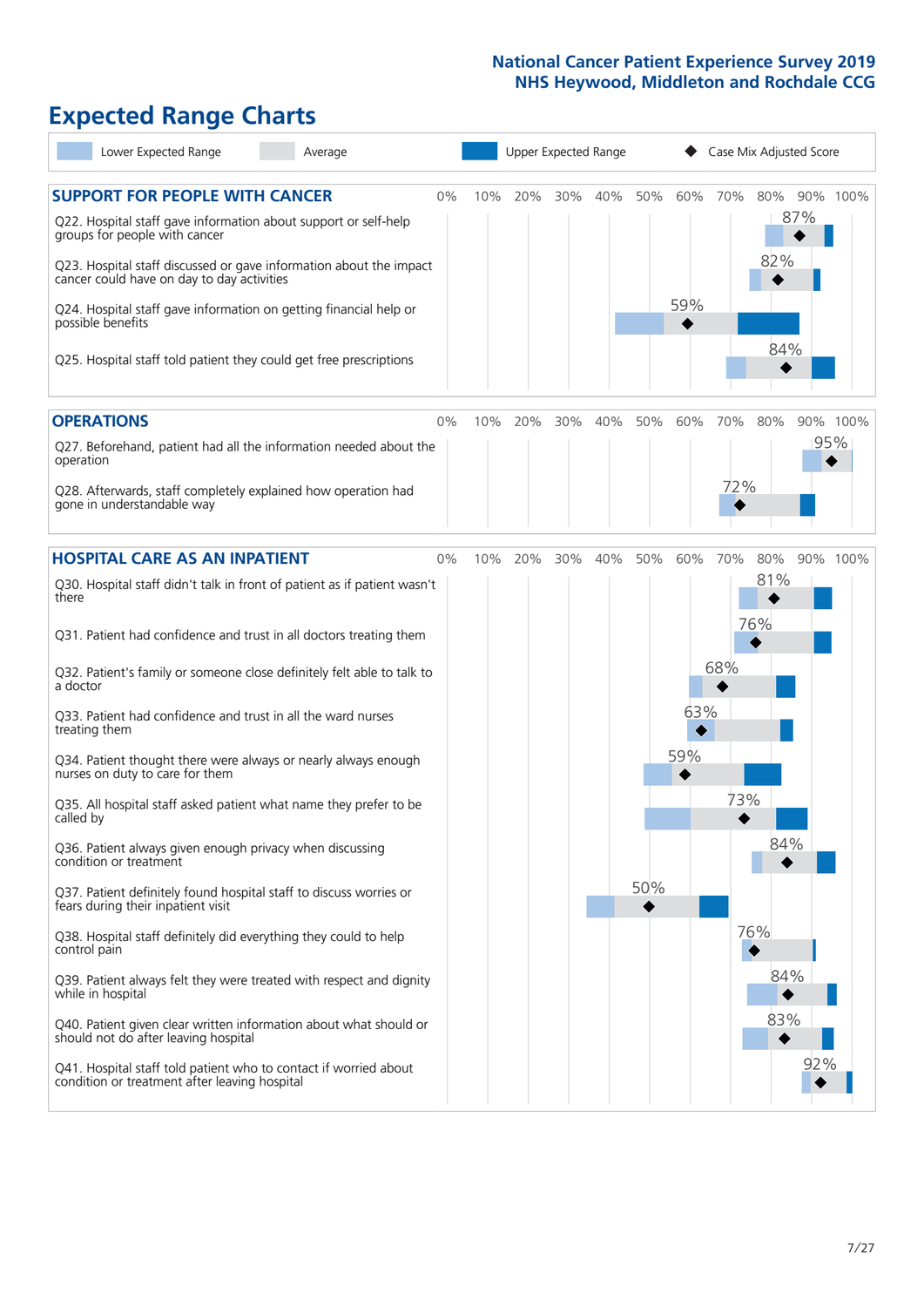# **Expected Range Charts**

| Lower Expected Range                                                                                                                                                                                                                                                                                                                                                                                                                                                                                                                                                                                                                                                                                   | Average |              |     | Upper Expected Range |                   |                   |                              | Case Mix Adjusted Score |            |                 |
|--------------------------------------------------------------------------------------------------------------------------------------------------------------------------------------------------------------------------------------------------------------------------------------------------------------------------------------------------------------------------------------------------------------------------------------------------------------------------------------------------------------------------------------------------------------------------------------------------------------------------------------------------------------------------------------------------------|---------|--------------|-----|----------------------|-------------------|-------------------|------------------------------|-------------------------|------------|-----------------|
| <b>HOSPITAL CARE AS A DAY PATIENT / OUTPATIENT 0%</b><br>Q43. Patient definitely found hospital staff to discuss worries or<br>fears during their outpatient or day case visit<br>Q44. Cancer doctor had the right documents at patient's last<br>outpatient appointment<br>Q46. Beforehand patient completely had all information needed<br>about radiotherapy treatment<br>Q47. Patient completely given understandable information about<br>whether radiotherapy was working<br>Q49. Beforehand patient completely had all information needed<br>about chemotherapy treatment<br>Q50. Patient given enough information about whether<br>chemotherapy was working in a completely understandable way |         | 10%          | 20% | 30%                  | 40%               | 50%               | 60% 70%<br>65%<br>66%<br>64% | 80%                     | 94%<br>87% | 90% 100%<br>98% |
| <b>HOME CARE AND SUPPORT</b><br>Q51. Hospital staff definitely gave family or someone close all the<br>information needed to help care at home<br>Q52. Patient definitely given enough support from health or social<br>services during treatment<br>Q53. Patient definitely given enough support from health or social<br>services after treatment                                                                                                                                                                                                                                                                                                                                                    |         | 0%<br>10%    | 20% | 30%                  | 40%               | 50%<br>54%<br>52% | 60%<br>55%                   | 70%<br>80%              |            | 90% 100%        |
| <b>CARE FROM YOUR GENERAL PRACTICE</b><br>Q54. GP given enough information about patient's condition and<br>treatment<br>Q55. General practice staff definitely did everything they could to<br>support patient during treatment                                                                                                                                                                                                                                                                                                                                                                                                                                                                       |         | 0%<br>10%    | 20% | 30%                  | 40%               | 50%               | 60%<br>56%                   | 70%<br>80%              |            | 90% 100%<br>94% |
| <b>YOUR OVERALL NHS CARE</b><br>Q56. Different people treating and caring for patient always work<br>well together to give best possible care<br>Q57. Patient given a care plan<br>Q58. Overall the administration of care was good or very good<br>Q59. Patient felt length of time for attending clinics and<br>appointments for cancer was about right<br>Q60. Someone discussed with patient whether they would like to<br>take part in cancer research                                                                                                                                                                                                                                            |         | $0\%$<br>10% | 20% | 30%                  | 40%<br>39%<br>37% | 50%               | 60%<br>66%<br>62%            | 70%<br>80%              | 87%        | 90% 100%        |
| Q61. Patient's average rating of care scored from very poor to very<br>good                                                                                                                                                                                                                                                                                                                                                                                                                                                                                                                                                                                                                            |         | 0            |     | 2<br>3               | 4                 | 5                 | 6                            | 8                       | 9<br>8.6   | 10              |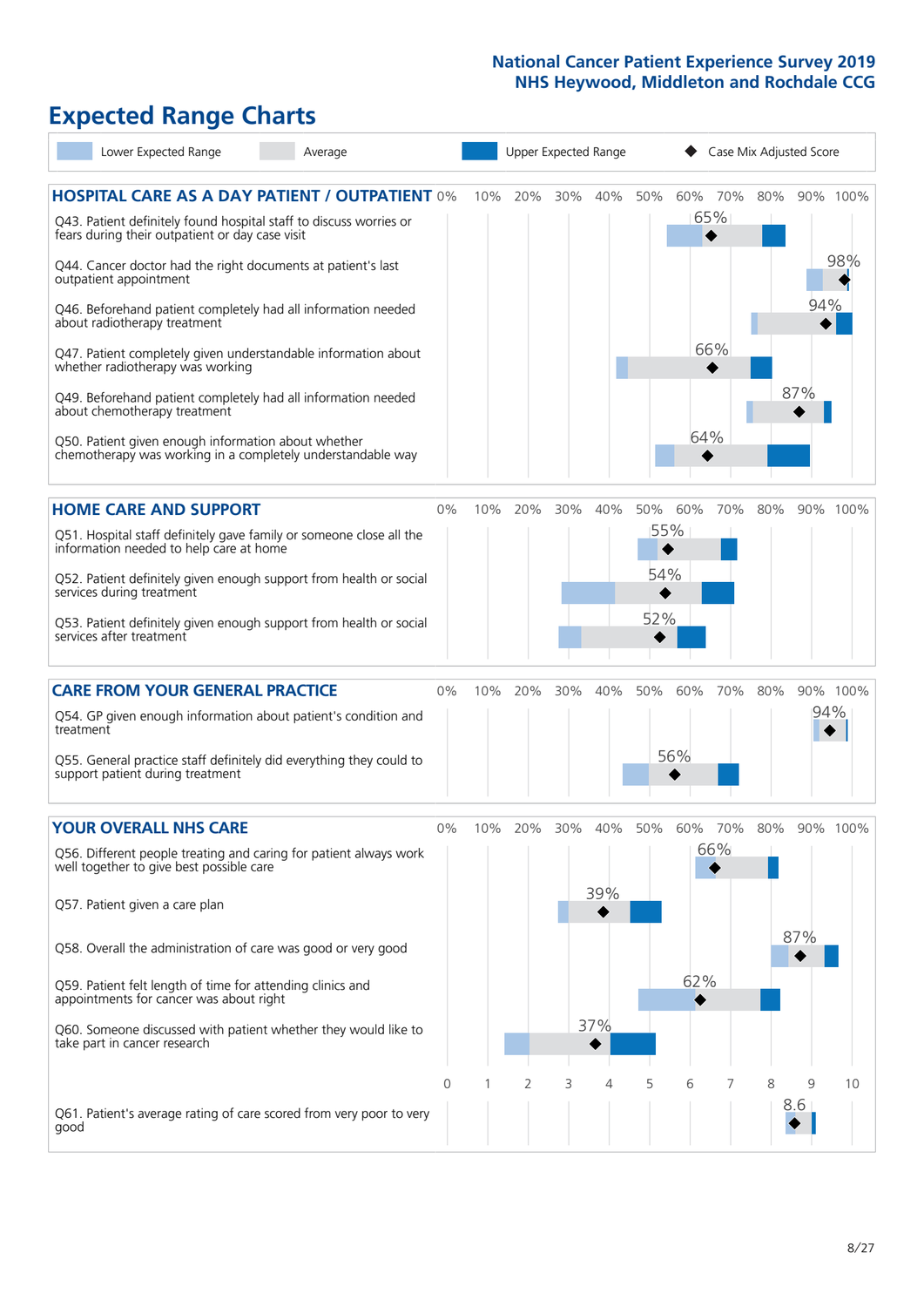# **Comparability Tables**

\* Indicates where a score has been suppressed because there are less than 21 responses.

\*\* No score available for 2018.

 $\triangle$  or  $\nabla$ 

Change 2018-2019: Indicates where 2019 score is significantly higher or lower than 2018 score Change Overall: Indicates significant change overall (2015, 2016, 2017, 2018 and 2019).

Adjusted Score below Lower Expected Range Adjusted Score between Upper and Lower Expected Ranges Adjusted Score above Upper Expected Range

|                                                                             |           |               | Unadjusted Scores |               |                                                       |         |               | Case Mix Adjusted Scores            |                |                   |
|-----------------------------------------------------------------------------|-----------|---------------|-------------------|---------------|-------------------------------------------------------|---------|---------------|-------------------------------------|----------------|-------------------|
|                                                                             | 2018<br>n | 2018<br>Score | 2019<br>n         | 2019<br>Score | $\sqrt{(\text{Change})^2}$ Change<br>$2018 -$<br>2019 | Overall | 2019<br>Score | Lower<br>Expected Expected<br>Range | Upper<br>Range | National<br>Score |
| <b>SEEING YOUR GP</b>                                                       |           |               |                   |               |                                                       |         |               |                                     |                |                   |
| Q1. Saw GP once or twice before being told they needed to go<br>to hospital | 110       | 81%           | 137               | 78%           |                                                       |         | 79%           | 72%                                 | 86%            | 79%               |
| Q2. Patient thought they were seen as soon as necessary                     | 150       | 87%           | 198               | 80%           |                                                       |         | 79%           | 79%                                 | 89%            | 84%               |
| <b>DIAGNOSTIC TESTS</b>                                                     |           |               |                   |               |                                                       |         |               |                                     |                |                   |

| Q5. Received all the information needed about the test                    | $**$ | **  | 16C | 94% |  | 94% | 92% | 98% | 95% |
|---------------------------------------------------------------------------|------|-----|-----|-----|--|-----|-----|-----|-----|
| Q6. The length of time waiting for the test to be done was<br>about right | 130  | 88% |     | 86% |  | 86% | 83% | 93% | 88% |
| Q7. Test results explained in completely understandable way               | 3.   | 89% | 172 | 83% |  | 83% | 74% | 86% | 80% |

| <b>FINDING OUT WHAT WAS WRONG WITH YOU</b>                                                      |     |     |     |     |     |     |     |     |
|-------------------------------------------------------------------------------------------------|-----|-----|-----|-----|-----|-----|-----|-----|
| Q10. Patient told they could bring a family member or friend<br>when first told they had cancer | 140 | 79% | 176 | 71% | 70% | 70% | 84% | 77% |
| Q11. Patient felt they were told sensitively that they had cancer                               | 154 | 88% | 193 | 82% | 82% | 81% | 91% | 86% |
| Q12. Patient completely understood the explanation of what<br>was wrong                         | 151 | 79% | 193 | 73% | 74% | 67% | 80% | 73% |
| Q13. Patient given easy to understand written information<br>about the type of cancer they had  | 138 | 77% | 172 | 72% | 70% | 68% | 81% | 74% |

| <b>DECIDING THE BEST TREATMENT FOR YOU</b>                                                              |      |     |     |     |     |     |     |     |
|---------------------------------------------------------------------------------------------------------|------|-----|-----|-----|-----|-----|-----|-----|
| Q14. Patient felt that treatment options were completely<br>explained                                   | 138  | 85% | 177 | 84% | 83% | 78% | 89% | 83% |
| Q15. Patient felt possible side effects were definitely explained<br>in an understandable way           | 146  | 78% | 182 | 71% | 71% | 66% | 79% | 73% |
| Q16. Patient definitely given practical advice and support in<br>dealing with side effects of treatment | 144  | 70% | 185 | 62% | 62% | 60% | 74% | 67% |
| Q17. Patient definitely told about side effects that could affect<br>them in the future                 | 133  | 60% | 171 | 63% | 61% | 49% | 64% | 57% |
| Q18. Patient definitely involved as much as they wanted in<br>decisions about care and treatment        | $**$ | **  | 192 | 79% | 79% | 76% | 87% | 81% |

| <b>CLINICAL NURSE SPECIALIST (CNS)</b>                                                    |     |     |     |     |  |     |     |     |     |
|-------------------------------------------------------------------------------------------|-----|-----|-----|-----|--|-----|-----|-----|-----|
| Q19. Patient given the name of a CNS who would support them<br>through their treatment    | 152 | 91% | 183 | 89% |  | 89% | 88% | 96% | 92% |
| Q20. Patient found it very or quite easy to contact their CNS                             | 119 | 83% | 142 | 81% |  | 81% | 79% | 91% | 85% |
| Q21. Patient got understandable answers to important<br>questions all or most of the time | 110 | 85% | 137 | 82% |  | 83% | 82% | 93% | 87% |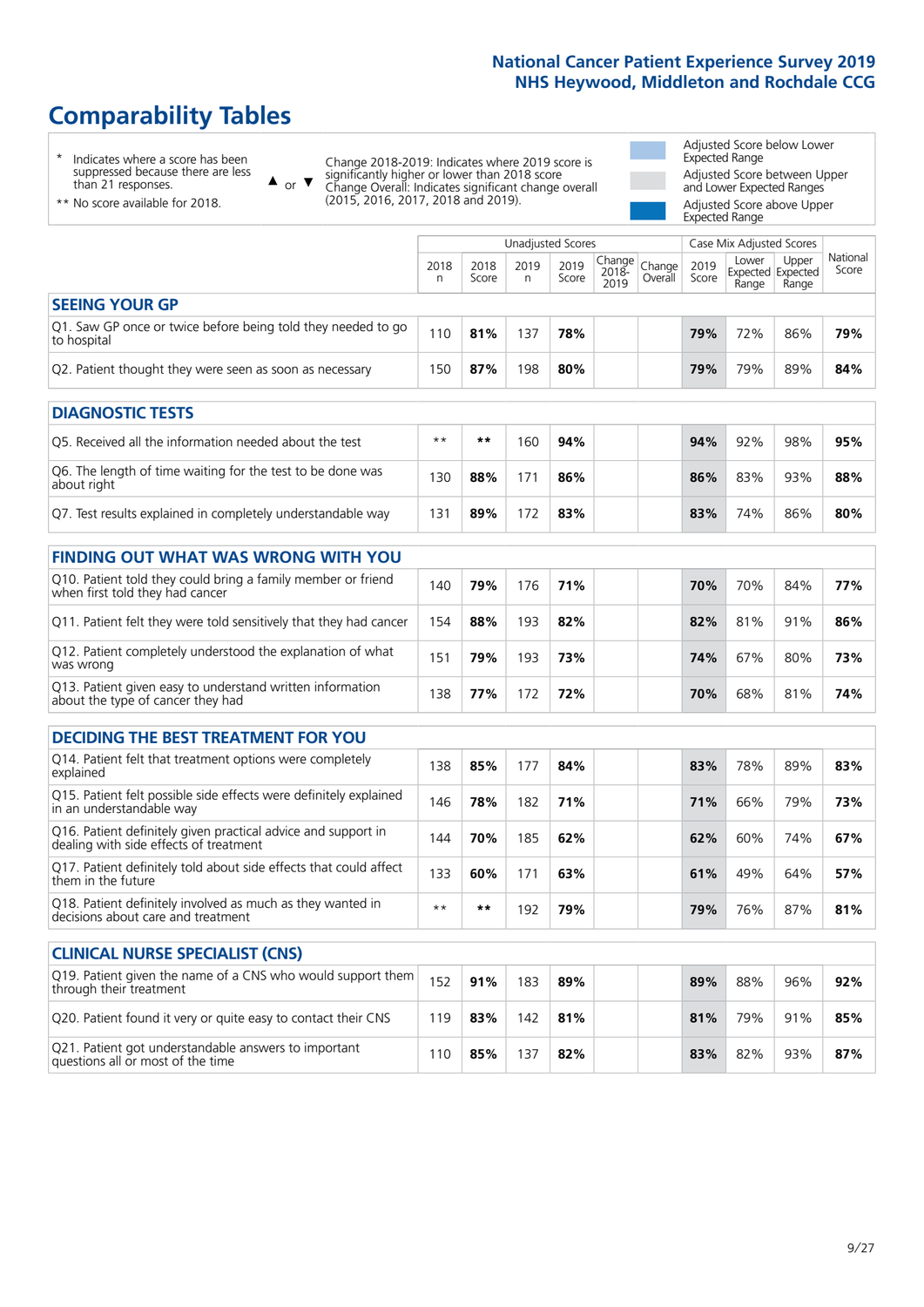# **Comparability Tables**

\* Indicates where a score has been suppressed because there are less than 21 responses.

\*\* No score available for 2018.

 $\triangle$  or  $\nabla$ 

Change 2018-2019: Indicates where 2019 score is significantly higher or lower than 2018 score Change Overall: Indicates significant change overall (2015, 2016, 2017, 2018 and 2019).

Adjusted Score below Lower Expected Range Adjusted Score between Upper and Lower Expected Ranges Adjusted Score above Upper Expected Range

|                                                                                                                   |              |               | <b>Unadjusted Scores</b> |               |                         |                   |               | Case Mix Adjusted Scores |                                     |                   |
|-------------------------------------------------------------------------------------------------------------------|--------------|---------------|--------------------------|---------------|-------------------------|-------------------|---------------|--------------------------|-------------------------------------|-------------------|
|                                                                                                                   | 2018<br>n    | 2018<br>Score | 2019<br>n                | 2019<br>Score | Change<br>2018-<br>2019 | Change<br>Overall | 2019<br>Score | Lower<br>Range           | Upper<br>Expected Expected<br>Range | National<br>Score |
| <b>SUPPORT FOR PEOPLE WITH CANCER</b>                                                                             |              |               |                          |               |                         |                   |               |                          |                                     |                   |
| Q22. Hospital staff gave information about support or self-help<br>groups for people with cancer                  | 113          | 88%           | 155                      | 86%           |                         |                   | 87%           | 83%                      | 93%                                 | 88%               |
| Q23. Hospital staff discussed or gave information about the<br>impact cancer could have on day to day activities  | 106          | 82%           | 122                      | 82%           |                         |                   | 82%           | 77%                      | 90%                                 | 84%               |
| Q24. Hospital staff gave information on getting financial help or<br>possible benefits                            | 89           | 61%           | 113                      | 57%           |                         |                   | 59%           | 54%                      | 72%                                 | 63%               |
| Q25. Hospital staff told patient they could get free prescriptions                                                | 70           | 83%           | 87                       | 84%           |                         |                   | 84%           | 74%                      | 90%                                 | 82%               |
| <b>OPERATIONS</b>                                                                                                 |              |               |                          |               |                         |                   |               |                          |                                     |                   |
| Q27. Beforehand, patient had all the information needed about<br>the operation                                    | 91           | 96%           | 99                       | 95%           |                         |                   | 95%           | 92%                      | 100%                                | 96%               |
| Q28. Afterwards, staff completely explained how operation had<br>gone in understandable way                       | 89           | 80%           | 101                      | 72%           |                         |                   | 72%           | 71%                      | 87%                                 | 79%               |
| <b>HOSPITAL CARE AS AN INPATIENT</b>                                                                              |              |               |                          |               |                         |                   |               |                          |                                     |                   |
| Q30. Hospital staff didn't talk in front of patient as if patient<br>wasn't there                                 | $\star\star$ | **            | 109                      | 80%           |                         |                   | 81%           | 77%                      | 91%                                 | 84%               |
| Q31. Patient had confidence and trust in all doctors treating<br>them                                             | $* *$        | $***$         | 111                      | 77%           |                         |                   | 76%           | 77%                      | 91%                                 | 84%               |
| Q32. Patient's family or someone close definitely felt able to talk<br>to a doctor                                | $* *$        | $***$         | 93                       | 70%           |                         |                   | 68%           | 63%                      | 81%                                 | 72%               |
| Q33. Patient had confidence and trust in all the ward nurses<br>treating them                                     | $* *$        | **            | 111                      | 66%           |                         |                   | 63%           | 66%                      | 82%                                 | 74%               |
| Q34. Patient thought there were always or nearly always<br>enough nurses on duty to care for them                 | $* *$        | $***$         | 111                      | 59%           |                         |                   | 59%           | 56%                      | 73%                                 | 64%               |
| Q35. All hospital staff asked patient what name they prefer to<br>be called by                                    | $* *$        | $***$         | 110                      | 76%           |                         |                   | 73%           | 60%                      | 81%                                 | 71%               |
| Q36. Patient always given enough privacy when discussing<br>condition or treatment                                | $* *$        | $***$         | 110                      | 85%           |                         |                   | 84%           | 78%                      | 91%                                 | 85%               |
| Q37. Patient definitely found hospital staff to discuss worries or<br>fears during their inpatient visit          | $* *$        | **            | 87                       | 52%           |                         |                   | 50%           | 41%                      | 62%                                 | 52%               |
| Q38. Hospital staff definitely did everything they could to help<br>control pain                                  | $* *$        | $***$         | 96                       | 76%           |                         |                   | 76%           | 75%                      | 90%                                 | 83%               |
| Q39. Patient always felt they were treated with respect and<br>dignity while in hospital                          | $* *$        | **            | 110                      | 85%           |                         |                   | 84%           | 82%                      | 94%                                 | 88%               |
| Q40. Patient given clear written information about what should<br>or should not do after leaving hospital         | $\star\star$ | $***$         | 105                      | 84%           |                         |                   | 83%           | 79%                      | 93%                                 | 86%               |
| Q41. Hospital staff told patient who to contact if worried about<br>condition or treatment after leaving hospital | $**$         | **            | 108                      | 93%           |                         |                   | 92%           | 90%                      | 99%                                 | 94%               |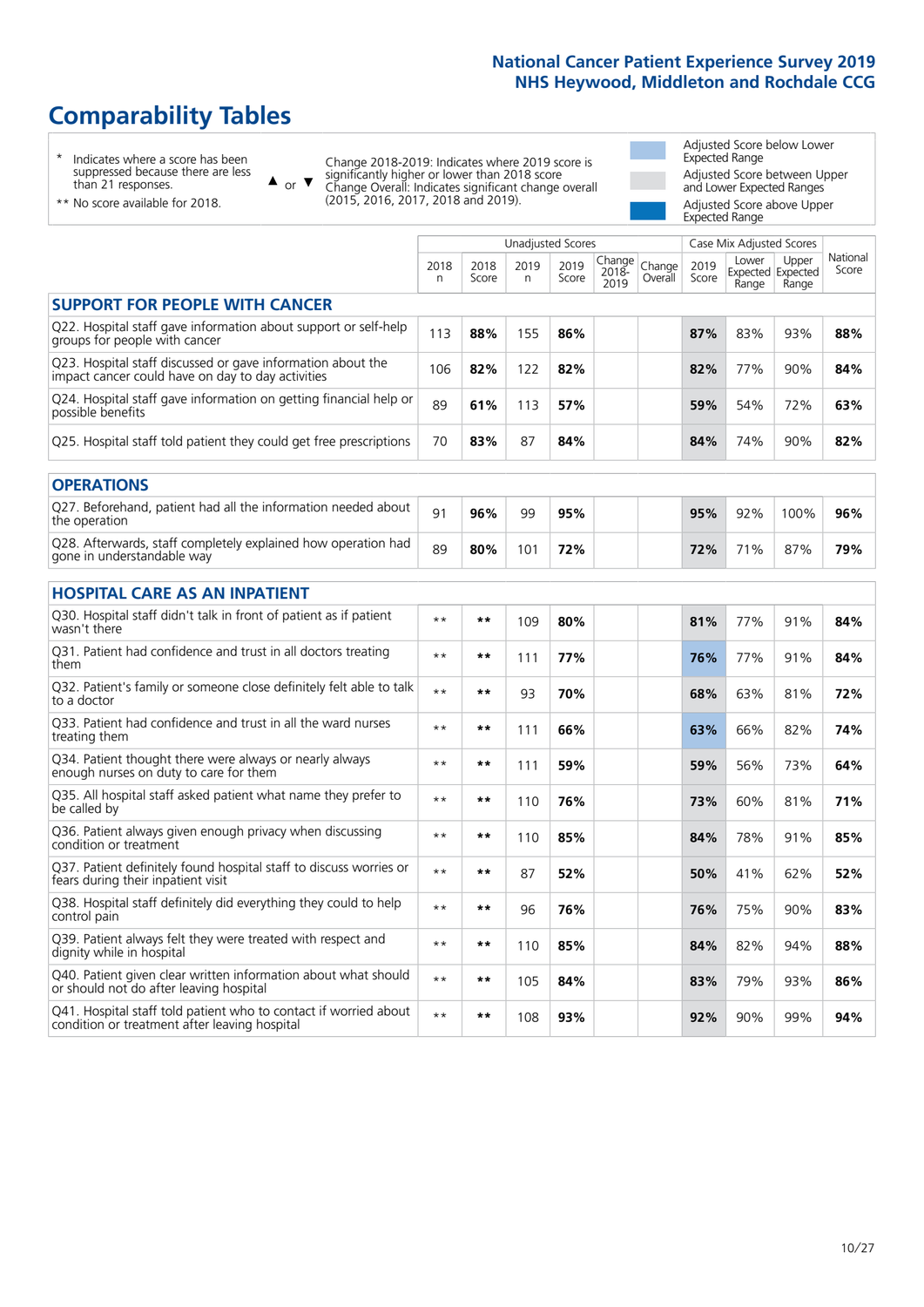# **Comparability Tables**

\* Indicates where a score has been suppressed because there are less than 21 responses.

 $\triangle$  or  $\nabla$ 

Change 2018-2019: Indicates where 2019 score is significantly higher or lower than 2018 score Change Overall: Indicates significant change overall (2015, 2016, 2017, 2018 and 2019).

Adjusted Score below Lower Expected Range Adjusted Score between Upper and Lower Expected Ranges Adjusted Score above Upper Expected Range

| $\cdots$ and $\cdots$ is a respectively. |  |
|------------------------------------------|--|
| ** No score available for 2018.          |  |

|                                                                                                                       |              |               | Unadjusted Scores |               |                         |                   |               | Case Mix Adjusted Scores |                                     |                   |
|-----------------------------------------------------------------------------------------------------------------------|--------------|---------------|-------------------|---------------|-------------------------|-------------------|---------------|--------------------------|-------------------------------------|-------------------|
|                                                                                                                       | 2018<br>n    | 2018<br>Score | 2019<br>n.        | 2019<br>Score | Change<br>2018-<br>2019 | Change<br>Overall | 2019<br>Score | Lower<br>Range           | Upper<br>Expected Expected<br>Range | National<br>Score |
| <b>HOSPITAL CARE AS A DAY PATIENT / OUTPATIENT</b>                                                                    |              |               |                   |               |                         |                   |               |                          |                                     |                   |
| Q43. Patient definitely found hospital staff to discuss worries or<br>fears during their outpatient or day case visit | 108          | 72%           | 144               | 66%           |                         |                   | 65%           | 63%                      | 78%                                 | 71%               |
| Q44. Cancer doctor had the right documents at patient's last<br>outpatient appointment                                | 134          | 96%           | 166               | 98%           |                         |                   | 98%           | 93%                      | 99%                                 | 96%               |
| Q46. Beforehand patient completely had all information needed<br>about radiotherapy treatment                         | 42           | 88%           | 48                | 94%           |                         |                   | 94%           | 77%                      | 96%                                 | 86%               |
| Q47. Patient completely given understandable information<br>about whether radiotherapy was working                    | 35           | 54%           | 40                | 68%           |                         |                   | 66%           | 45%                      | 75%                                 | 60%               |
| Q49. Beforehand patient completely had all information needed<br>about chemotherapy treatment                         | 47           | 77%           | 66                | 88%           |                         |                   | 87%           | 76%                      | 93%                                 | 84%               |
| Q50. Patient given enough information about whether<br>chemotherapy was working in a completely understandable way    | 43           | 63%           | 63                | 67%           |                         |                   | 64%           | 56%                      | 79%                                 | 68%               |
| <b>HOME CARE AND SUPPORT</b>                                                                                          |              |               |                   |               |                         |                   |               |                          |                                     |                   |
| Q51. Hospital staff definitely gave family or someone close all<br>the information needed to help care at home        | 120          | 60%           | 149               | 56%           |                         |                   | 55%           | 52%                      | 68%                                 | 60%               |
| Q52. Patient definitely given enough support from health or<br>social services during treatment                       | 92           | 51%           | 104               | 54%           |                         |                   | 54%           | 41%                      | 63%                                 | 52%               |
| Q53. Patient definitely given enough support from health or<br>social services after treatment                        | 55           | 36%           | 68                | 53%           |                         |                   | 52%           | 33%                      | 57%                                 | 45%               |
| <b>CARE FROM YOUR GENERAL PRACTICE</b>                                                                                |              |               |                   |               |                         |                   |               |                          |                                     |                   |
| Q54. GP given enough information about patient's condition<br>and treatment                                           | 124          | 96%           | 156               | 94%           |                         |                   | 94%           | 92%                      | 99%                                 | 95%               |
| Q55. General practice staff definitely did everything they could<br>to support patient during treatment               | 95           | 68%           | 132               | 57%           |                         |                   | 56%           | 50%                      | 67%                                 | 58%               |
| <b>YOUR OVERALL NHS CARE</b>                                                                                          |              |               |                   |               |                         |                   |               |                          |                                     |                   |
| Q56. Different people treating and caring for patient always<br>work well together to give best possible care         | $\star\star$ | $***$         | 182               | 68%           |                         |                   | 66%           | 66%                      | 79%                                 | 73%               |
| Q57. Patient given a care plan                                                                                        | 115          | 38%           | 155               | 41%           |                         |                   | 39%           | 30%                      | 45%                                 | 38%               |
| Q58. Overall the administration of care was good or very good                                                         | 151          | 91%           | 192               | 88%           |                         |                   | 87%           | 84%                      | 93%                                 | 89%               |
| Q59. Patient felt length of time for attending clinics and<br>appointments for cancer was about right                 | 150          | 66%           | 190               | 65%           |                         |                   | 62%           | 61%                      | 77%                                 | 69%               |
| Q60. Someone discussed with patient whether they would like<br>to take part in cancer research                        | 142          | 32%           | 178               | 35%           |                         |                   | 37%           | 20%                      | 40%                                 | 30%               |
| Q61. Patient's average rating of care scored from very poor to<br>very good                                           | 148          | 8.9           | 188               | 8.6           |                         |                   | 8.6           | 8.6                      | 9.0                                 | 8.8               |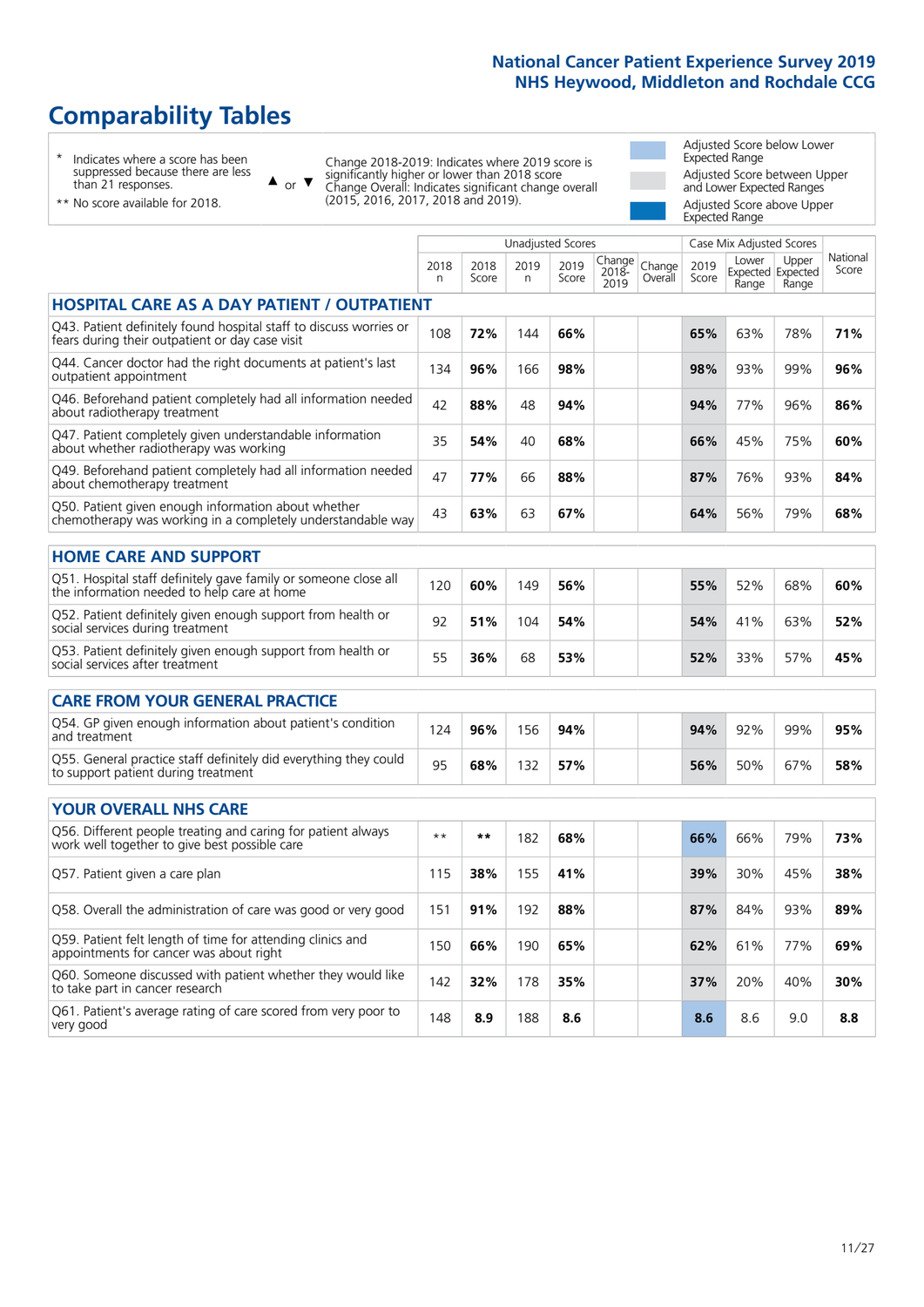# **Tumour Type Tables**

- \* Indicates where a score has been suppressed because there are less than 21 responses.
- n.a. Indicates that there were no respondents for that tumour group.

| <b>SEEING YOUR GP</b>                           |            |       |               |                   |                                     |                |                  |                 | Tumour Group |         |         |                 |                                                 |         |                |
|-------------------------------------------------|------------|-------|---------------|-------------------|-------------------------------------|----------------|------------------|-----------------|--------------|---------|---------|-----------------|-------------------------------------------------|---------|----------------|
|                                                 |            | Brain | <b>Breast</b> | Colorectal<br>LGT | $\overline{\sigma}$<br>Gynaecologic | Haematological | Head and<br>Neck | Lung            | Prostate     | Sarcoma | Skin    | Upper<br>Gastro | –<br>Irologica                                  | Other   | All<br>Cancers |
| Q1. Saw GP once or twice before being told they | <b>CCG</b> | n.a.  | $\star$       | $\star$           |                                     | 57%            | $\star$          | $\star$         | 86%          | $\star$ | $\star$ | $\star$         | 84%                                             | $\star$ | 78%            |
| needed to go to hospital                        | National   | 59%   |               | 94% 75% 77%       |                                     |                |                  | 67% 79% 71% 82% |              |         |         |                 | 71% 90% 74% 83% 74%                             |         | 79%            |
| Q2. Patient thought they were seen as soon as   | <b>CCG</b> | n.a.  |               | 92% 83%           |                                     | 74%            | $\star$          | $\star$         | 79%          | $\star$ | $\star$ | $\star$         | 76%                                             | $\star$ | 80%            |
| necessary                                       | National   | 79%   |               |                   |                                     |                |                  |                 |              |         |         |                 | 89% 83% 81% 82% 81% 84% 86% 69% 85% 79% 85% 79% |         | 84%            |

#### **DIAGNOSTIC TESTS** Tumour Group

|                                                   |                                          | Brain | <b>Breast</b> | Colorectal | ᢛ<br>Gynaecologic | Haematological | Head and<br>Neck | Lung    | Prostate | Sarcoma | Skin    | Upper<br>Gastro | Urological                              | Other   | All<br>Cancers |
|---------------------------------------------------|------------------------------------------|-------|---------------|------------|-------------------|----------------|------------------|---------|----------|---------|---------|-----------------|-----------------------------------------|---------|----------------|
| Q5. Received all the information needed about     | <b>CCG</b>                               | n.a.  | $\star$       | $\star$    |                   | 100%           | $\star$          | $\star$ | 94%      |         | $\star$ | $\star$         | 93%                                     | $\star$ | 94%            |
| I the test                                        | National                                 | 93%   | 95%           | 95%        | 93%               | 95%            | 93%              | 95%     | 95%      | 93%     | 96%     | 95%             | 95%                                     | 95%     | 95%            |
| Q6. The length of time waiting for the test to be | <b>CCG</b>                               | n.a.  | 95%           |            | $\star$           | 82%            | $\star$          | $\star$ | 85%      | $\star$ | $\star$ | $\star$         | 79%                                     | $\star$ | 86%            |
| done was about right                              | National 84% 91%                         |       |               | 88%        | 86%               |                |                  |         |          |         |         |                 | 89% 88% 87% 87% 81% 87% 84% 87% 86% 88% |         |                |
| Q7. Test results explained in completely          | <b>CCG</b>                               | n.a.  | 95%           |            |                   | 79%            | $\star$          | $\star$ | 79%      | $\star$ | $\star$ | $\star$         | 71%                                     | $\star$ | 83%            |
| understandable way                                | National 71% 83% 82% 77% 77% 79% 80% 80% |       |               |            |                   |                |                  |         |          |         |         |                 | 78% 84% 75% 80% 76% 80%                 |         |                |

| <b>FINDING OUT WHAT WAS WRONG WITH YOU</b>        |            |       |               |                 |                |                |                        |             | Tumour Group |         |         |                 |           |         |                |
|---------------------------------------------------|------------|-------|---------------|-----------------|----------------|----------------|------------------------|-------------|--------------|---------|---------|-----------------|-----------|---------|----------------|
|                                                   |            | Brain | <b>Breast</b> | ╮<br>Colorectal | Gynaecological | Haematological | ad and<br>Neck<br>Head | Lung        | Prostate     | Sarcoma | Skin    | Upper<br>Gastro | Jrologica | Other   | All<br>Cancers |
| Q10. Patient told they could bring a family       | <b>CCG</b> | n.a.  | 83%           | 78%             | $\star$        | 71%            | $\star$                | $\star$     | 63%          | $\star$ | $\star$ | $\star$         | 68%       | $\star$ | 71%            |
| member or friend when first told they had cancer  | National   | 85%   | 82%           | 82%             | 71%            | 71%            | 71%                    | 77%         | 79%          | 73%     | 69%     | 76%             | 73% 75%   |         | 77%            |
| Q11. Patient felt they were told sensitively that | CCG        | n.a.  | 96%           | 96%             | $\star$        | 88%            | $\star$                | $\star$     | 91%          | $\star$ | $\star$ | $\star$         | 68%       | $\star$ | 82%            |
| they had cancer                                   | National   | 79%   | 89%           | 87%             | 82%            |                | 84% 87%                | 83%         | 86%          | 84%     | 89%     | 81%             | 84% 83%   |         | 86%            |
| Q12. Patient completely understood the            | <b>CCG</b> | n.a.  | 83%           | 79%             | $\star$        | 64%            | $\star$                | $\star$     | 76%          | $\star$ | $\star$ | $\star$         | 62%       | $\star$ | 73%            |
| explanation of what was wrong                     | National   | 66%   | 77%           | 79%             | 73%            | 60%            | 78%                    | 76%         | 79%          | 67%     | 80%     | 70%             | 77%       | 70%     | 73%            |
| Q13. Patient given easy to understand written     | <b>CCG</b> | n.a.  |               | 76% 81%         |                | 73%            | $\star$                | $\star$     | 75%          | $\star$ | $\star$ | $\star$         | 61%       | $\ast$  | 72%            |
| information about the type of cancer they had     | National   | 66%   |               | 78% 73%         | 71%            | 76%            |                        | 69% 67% 83% |              |         | 67% 84% | 67%             | 74%       | 65%     | 74%            |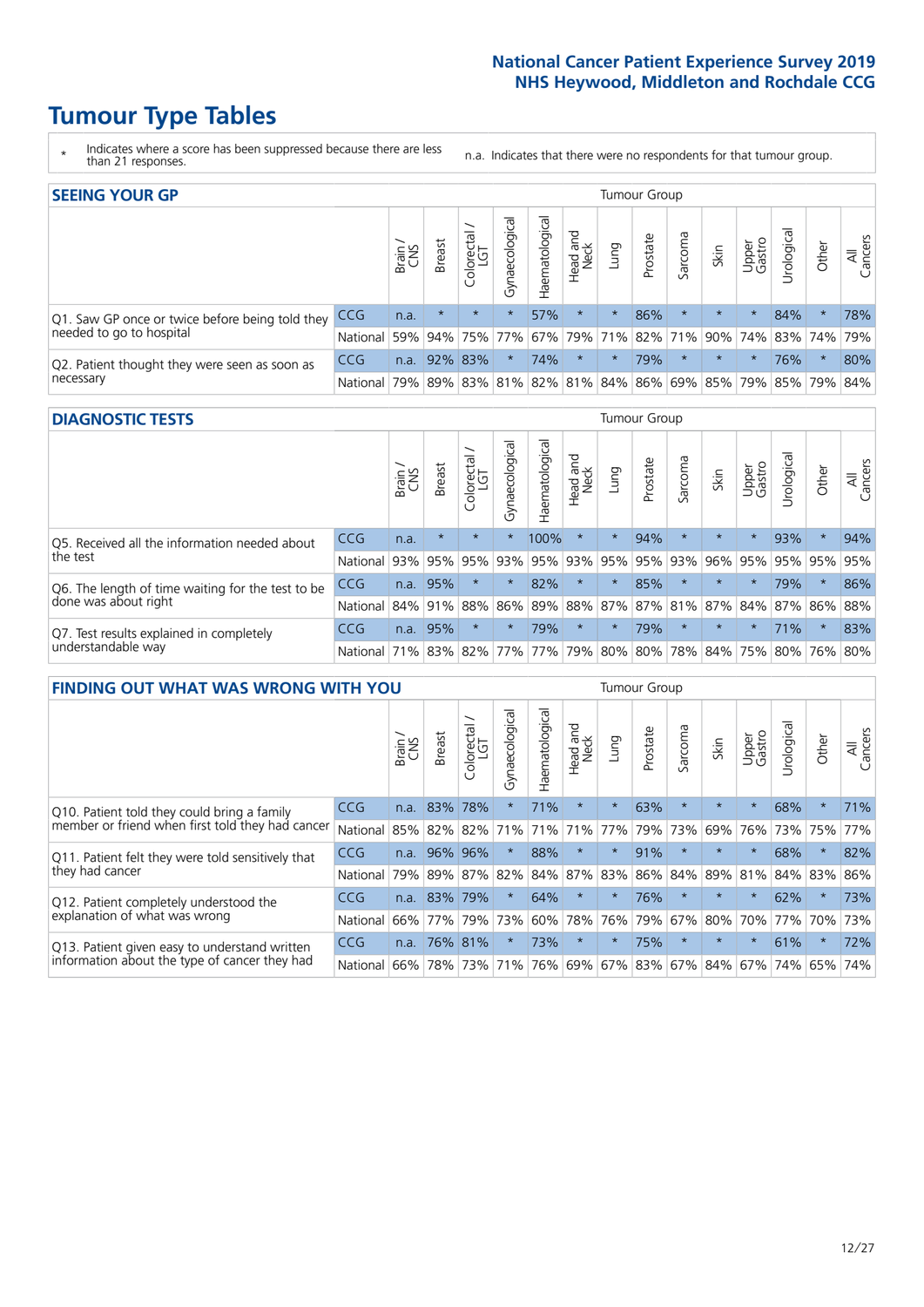# **Tumour Type Tables**

\* Indicates where a score has been suppressed because there are less than 21 responses.

n.a. Indicates that there were no respondents for that tumour group.

| <b>DECIDING THE BEST TREATMENT FOR YOU</b>         |            |       |               |                             |                |                |                         |          | <b>Tumour Group</b> |                         |         |                 |            |         |                |
|----------------------------------------------------|------------|-------|---------------|-----------------------------|----------------|----------------|-------------------------|----------|---------------------|-------------------------|---------|-----------------|------------|---------|----------------|
|                                                    |            | Brain | <b>Breast</b> | olorectal.<br>LGT<br>$\cup$ | Gynaecological | Haematological | ead and<br>Neck<br>Head | Lung     | Prostate            | Sarcoma                 | Skin    | Upper<br>Gastro | Jrological | Other   | All<br>Cancers |
| Q14. Patient felt that treatment options were      | CCG        | n.a.  | 91%           | 86%                         | $\star$        | 74%            | $\star$                 | $\star$  | 94%                 | $\star$                 |         | $\star$         | 67%        | $\star$ | 84%            |
| completely explained                               | National   | 85%   | 85%           | 85%                         | 85%            | 82%            | 87%                     | 84%      | 83%                 | 83%                     | 89%     | 81%             | 83%        | 79%     | 83%            |
| Q15. Patient felt possible side effects were       | <b>CCG</b> | n.a.  | 88%           | 86%                         | $\star$        | 63%            | $\ast$                  | $^\star$ | 73%                 | $\star$                 |         | $\star$         | 46%        | $\star$ | 71%            |
| definitely explained in an understandable way      | National   | 69%   | 74%           | 76%                         | 75%            | 69%            | 73%                     | 74%      | 73%                 | 73%                     | 77%     | 72%             | 71%        | 70%     | 73%            |
| Q16. Patient definitely given practical advice and | CCG        | n.a.  | 79%           | 57%                         | $\star$        | 64%            | $\star$                 | $\star$  | 66%                 | $\star$                 |         | $\star$         | 38%        | $\star$ | 62%            |
| support in dealing with side effects of treatment  | National   | 63%   | 70%           | 70%                         | 69%            | 65%            | 70%                     | 69%      | 65%                 | 66%                     | 71%     | 66%             | 63%        | 64%     | 67%            |
| Q17. Patient definitely told about side effects    | CCG        | n.a.  | 90%           | 68%                         | $\star$        | 44%            | $\star$                 | $\star$  | 63%                 | $\star$                 | $\star$ | $\star$         | 61%        | $\star$ | 63%            |
| that could affect them in the future               | National   | 62%   | 57%           | 59%                         | 56%            | 51%            | 64%                     | 56%      | 66%                 | 54%                     | 66%     | 53%             | 56%        | 52%     | 57%            |
| Q18. Patient definitely involved as much as they   | CCG        | n.a.  | 92%           | 78%                         | $\star$        | 72%            | $\star$                 | $\star$  | 84%                 | $\star$                 | $\star$ | $\star$         | 70%        | $\star$ | 79%            |
| wanted in decisions about care and treatment       | National   | 79%   |               |                             | 81% 83% 81%    |                |                         |          |                     | 80% 81% 81% 84% 81% 87% |         | 79%             | 79%        | 78% 81% |                |

#### **CLINICAL NURSE SPECIALIST (CNS)** Tumour Group

|                                                |              | Brain | <b>Breast</b> | Colorectal<br>LGT | $\sigma$<br>Gynaecologic | Haematological | Head and<br>Neck | Lung                        | Prostate | Sarcoma | Skin    | Upper<br>Gastro | rological                                   | Other   | All<br>Cancers |
|------------------------------------------------|--------------|-------|---------------|-------------------|--------------------------|----------------|------------------|-----------------------------|----------|---------|---------|-----------------|---------------------------------------------|---------|----------------|
| Q19. Patient given the name of a CNS who       | <b>CCG</b>   | n.a.  | 87% 91%       |                   |                          | 93%            | $\star$          | $\star$                     | 97%      |         | $\star$ | $\star$         | 71%                                         | $\star$ | 89%            |
| would support them through their treatment     | National     | 95%   | 95%           | 92%               | 95%                      |                | 92% 91%          | $ 94\% 91\% $               |          | 91%     | 91%     | 93%             |                                             | 85% 89% | 92%            |
| Q20. Patient found it very or quite easy to    | CCG          | n.a.  | $\star$       | $\star$           | $\star$                  | 84%            | $\star$          | $\star$                     | 73%      | $\star$ | $\star$ | $\star$         | $\star$                                     | $\star$ | 81%            |
| contact their CNS                              | National     | 86%   |               | 84% 88% 85%       |                          |                |                  | 87%   86%   86%   80%   86% |          |         |         | 90% 85%         | 83% 83%                                     |         | 85%            |
| . Patient got understandable answers to<br>021 | <b>CCG</b>   | n.a.  | $\star$       | $\star$           |                          | 74%            | $\star$          | $\star$                     | 77%      | $\star$ | $\star$ | $\star$         | $\star$                                     | $\star$ | 82%            |
| important questions all or most of the time    | National 82% |       |               | 87% 89%           |                          |                |                  |                             |          |         |         |                 | 86% 89% 88% 86% 87% 87% 93% 86% 87% 86% 87% |         |                |

| <b>SUPPORT FOR PEOPLE WITH CANCER</b>                                                             |          |       |               |            |                |                |                         |             | Tumour Group |         |         |                 |            |         |                |
|---------------------------------------------------------------------------------------------------|----------|-------|---------------|------------|----------------|----------------|-------------------------|-------------|--------------|---------|---------|-----------------|------------|---------|----------------|
|                                                                                                   |          | Brain | <b>Breast</b> | Colorectal | Gynaecological | Haematological | ead and<br>Neck<br>Head | Lung        | Prostate     | Sarcoma | Skin    | Upper<br>Gastro | Jrological | Other   | All<br>Cancers |
| Q22. Hospital staff gave information about<br>support or self-help groups for people with         | CCG.     | n.a.  | $\star$       | 86%        | $\star$        | 83%            | $\star$                 | $\star$     | 92%          | $\star$ | $\star$ | $\star$         | 67%        | $\star$ | 86%            |
| cancer                                                                                            | National | 92%   | 92%           | 88%        | 87%            | 86%            | 88%                     | 87%         | 91%          | 86%     | 90%     | 88%             | 81%        | 83%     | 88%            |
| Q23. Hospital staff discussed or gave information<br>about the impact cancer could have on day to | CCG.     | n.a.  | $\star$       | $\star$    | $\star$        | 85%            | $\star$                 | $\star$     | $\star$      |         | $\star$ | $\star$         | $\star$    | $\star$ | 82%            |
| day activities                                                                                    | National | 84%   | 86%           | 85%        | 82%            | 84%            | 84%                     | 83%         | 88%          | 81%     | 86%     | 83%             | 78%        | 79%     | 84%            |
| Q24. Hospital staff gave information on getting                                                   | CCG      | n.a.  | $\star$       | $\star$    | $\star$        | 58%            | $\star$                 | $\star$     | $\star$      | n.a.    | $\star$ | $\star$         | $\star$    | $\ast$  | 57%            |
| financial help or possible benefits                                                               | National | 78%   | 68%           | 61%        | 66%            | 61%            | 67%                     | 72%         | 55%          | 64%     | 60%     | 64%             | 47%        | 59%     | 63%            |
| Q25. Hospital staff told patient they could get                                                   | CCG      | n.a.  | $\star$       | $\star$    | $\star$        | $\star$        | $\star$                 | n.a.        | $\star$      | $\star$ |         | $\star$         | $\star$    | $\ast$  | 84%            |
| free prescriptions                                                                                | National | 82%   | 81%           | 83%        | 79%            | 87%            |                         | 84% 86% 80% |              | 78%     | 71%     | 84%             | 73%        | 81%     | 82%            |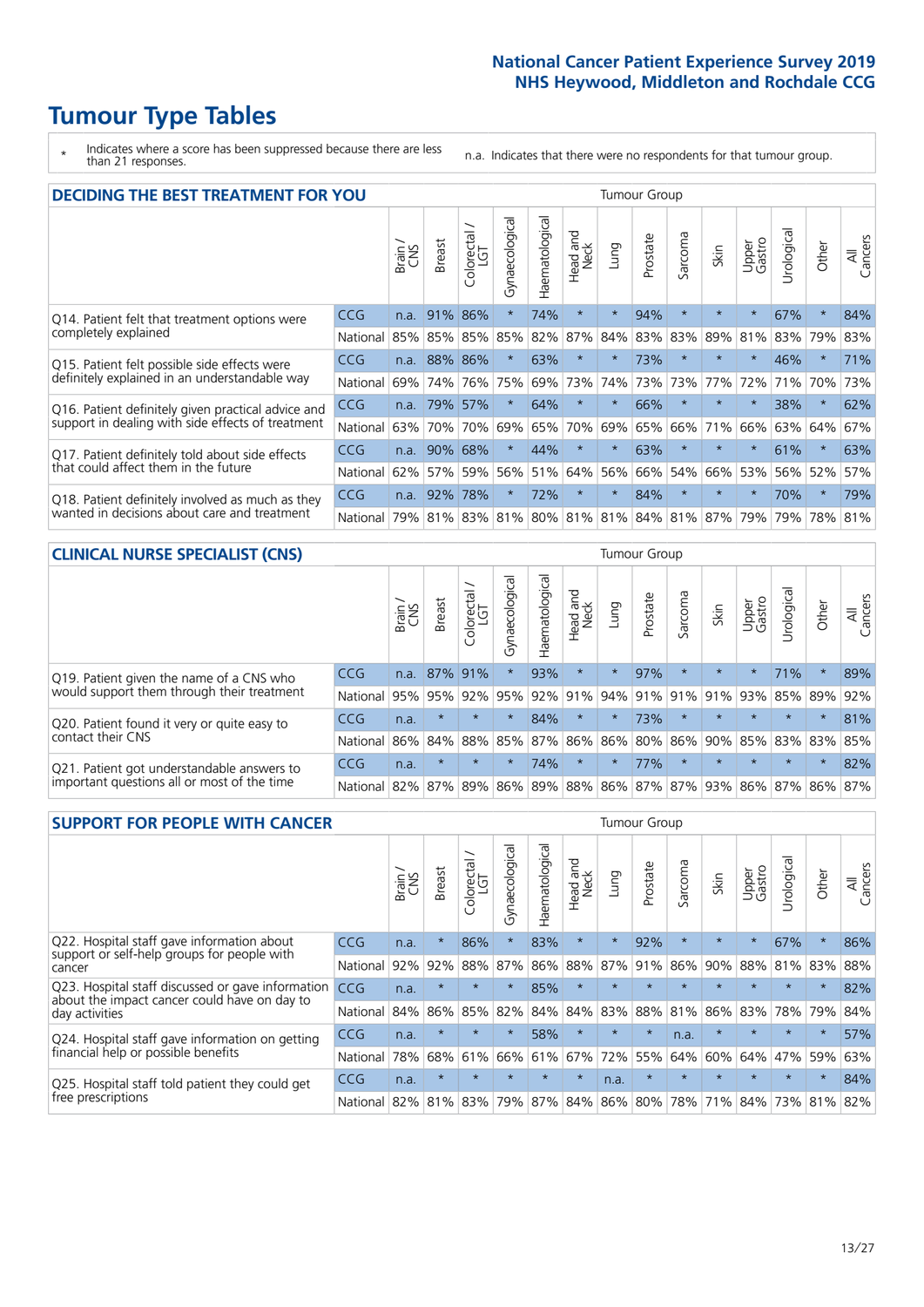# **Tumour Type Tables**

- \* Indicates where a score has been suppressed because there are less than 21 responses.
- n.a. Indicates that there were no respondents for that tumour group.

| <b>OPERATIONS</b>                                |            |              |               |            |                    |                |                  |         | Tumour Group |         |                     |                 |                                         |         |                |
|--------------------------------------------------|------------|--------------|---------------|------------|--------------------|----------------|------------------|---------|--------------|---------|---------------------|-----------------|-----------------------------------------|---------|----------------|
|                                                  |            | Brain<br>CNS | <b>Breast</b> | Colorectal | ᠊ᢛ<br>Gynaecologic | Haematological | Head and<br>Neck | Lung    | Prostate     | Sarcoma | Skin                | Upper<br>Gastro | –<br>$\sigma$<br>Urologica              | Other   | All<br>Cancers |
| Q27. Beforehand, patient had all the information | <b>CCG</b> | n.a.         | 95%           | $\star$    | $\star$            | $\star$        | $\star$          | $\star$ | $\star$      | $\star$ | $\star$             | $\star$         | 95%                                     | $\star$ | 95%            |
| needed about the operation                       | National   | 96%          | 97%           | 96%        | 96%                | 94%            |                  |         |              |         | 96% 95% 97% 95% 96% | 96%             | 95% 95%                                 |         | 96%            |
| Q28. Afterwards, staff completely explained how  | <b>CCG</b> | n.a.         | 83%           | $\star$    | $\star$            | $\star$        | $\star$          | $\star$ | $\star$      | $\star$ | $\star$             | $\star$         | 55%                                     | $\star$ | 72%            |
| operation had gone in understandable way         | National   | 76%          |               | 79% 83%    |                    |                |                  |         |              |         |                     |                 | 79% 78% 79% 79% 78% 80% 82% 79% 76% 77% |         | 79%            |

#### **HOSPITAL CARE AS AN INPATIENT** Tumour Group

|                                                                                |            | Brain | <b>Breast</b> | $\frac{\text{Colored}}{\text{LGT}}$ | Gynaecological | Haematological | Head and<br>Neck | Lung    | Prostate | Sarcoma | Skin        | Upper<br>Gastro | Urological | Other   | Cancers<br>$\overline{\overline{A}}$ |
|--------------------------------------------------------------------------------|------------|-------|---------------|-------------------------------------|----------------|----------------|------------------|---------|----------|---------|-------------|-----------------|------------|---------|--------------------------------------|
| Q30. Hospital staff didn't talk in front of patient                            | CCG        | n.a.  | $\star$       | $\star$                             | $\star$        | 84%            | $\star$          | $\star$ | $\star$  | $\star$ | $\star$     | $\star$         | 64%        | $\star$ | 80%                                  |
| as if patient wasn't there                                                     | National   | 81%   | 86%           | 81%                                 | 83%            | 84%            | 83%              | 81%     | 88%      | 86%     | 86%         | 81%             | 83%        | 82%     | 84%                                  |
| 031. Patient had confidence and trust in all                                   | CCG        | n.a.  | $\star$       | $\star$                             | $\star$        | 77%            | $\star$          | $\star$ | $\star$  | $\star$ | $\star$     | $\star$         | 55%        | $\star$ | 77%                                  |
| doctors treating them                                                          | National   | 82%   | 83%           | 85%                                 | 83%            | 82%            |                  | 87% 83% | 89%      | 86%     | 85%         | 81%             | 85%        | 80%     | 84%                                  |
| Q32. Patient's family or someone close definitely                              | CCG        | n.a.  | $\star$       | $\star$                             | $\star$        | 68%            | $\star$          | $\star$ | $\star$  | n.a.    | n.a.        |                 | $\star$    | $\star$ | 70%                                  |
| felt able to talk to a doctor                                                  | National   | 67%   | 72%           | 73%                                 | 72%            | 74%            | 75%              | 74%     | 72%      | 71%     | 74%         | 73%             | 71%        | 69%     | 72%                                  |
| Q33. Patient had confidence and trust in all the                               | CCG        | n.a.  | $\star$       | $\star$                             | $\star$        | 62%            | $\star$          | $\star$ | $\star$  | $\star$ | $\star$     | $\star$         | 59%        | $\star$ | 66%                                  |
| ward nurses treating them                                                      | National   | 72%   | 73%           | 72%                                 | 71%            | 77%            |                  | 75% 77% | 79%      | 74%     | 75%         | 73%             | 77%        | 69%     | 74%                                  |
| Q34. Patient thought there were always or nearly                               | CCG        | n.a.  | $\star$       | $\star$                             | $\star$        | 54%            | $\star$          | $\star$ | $\star$  | $\star$ | $\star$     | $\star$         | 50%        | $\star$ | 59%                                  |
| always enough nurses on duty to care for them                                  | National   | 68%   | 64%           | 62%                                 | 63%            | 63%            |                  | 65% 68% | 72%      | 65%     | 70%         | 65%             | 66%        | 60%     | 64%                                  |
| Q35. All hospital staff asked patient what name<br>they prefer to be called by | CCG        | n.a.  | $\star$       | $\star$                             | $\star$        | 88%            | $\star$          | $\star$ | $\star$  | $\star$ | $\star$     | $\star$         | 68%        | $\star$ | 76%                                  |
|                                                                                | National   | 68%   | 62%           | 74%                                 | 65%            | 72%            |                  | 71% 76% | 72%      | 74%     | 70%         | 78%             | 76%        | 69%     | 71%                                  |
| Q36. Patient always given enough privacy when                                  | CCG        | n.a.  | $\star$       | $\star$                             | $\star$        | 92%            | $\star$          | $\star$ | $\star$  | $\star$ | $\star$     | $\star$         | 77%        | $\star$ | 85%                                  |
| discussing condition or treatment                                              | National   | 78%   | 84%           | 85%                                 | 81%            | 86%            |                  | 87% 84% | 88%      | 84%     | 84%         | 84%             | 85%        | 82%     | 85%                                  |
| Q37. Patient definitely found hospital staff to                                | <b>CCG</b> | n.a.  | $\star$       | $\star$                             | $\star$        | 57%            | $\star$          | $\star$ | $\star$  | n.a.    | n.a.        | $\star$         | $\star$    | $\star$ | 52%                                  |
| discuss worries or fears during their inpatient visit                          | National   | 45%   | 51%           | 55% 51%                             |                | 56%            | 52%              | 49%     | 53%      | 54%     | 51%         |                 | 53% 49%    | 46%     | 52%                                  |
| Q38. Hospital staff definitely did everything they                             | CCG        | n.a.  | $\star$       | $\star$                             | $\star$        | 73%            | $\star$          | $\star$ | $\star$  | $\star$ | $\star$     | $\star$         | $\star$    | $\star$ | 76%                                  |
| could to help control pain                                                     | National   | 85%   | 83%           | 84%                                 | 82%            | 82%            | 80%              | 84%     | 85%      | 83%     | 85%         | 82%             | 81%        | 82%     | 83%                                  |
| Q39. Patient always felt they were treated with                                | CCG        | n.a.  | $\star$       | $\star$                             |                | 96%            | $\star$          | $\star$ | $\star$  | $\star$ | $\star$     |                 | 90%        | $\star$ | 85%                                  |
| respect and dignity while in hospital                                          | National   | 85%   | 87%           | 87%                                 | 85%            | 89%            |                  | 87% 88% | 91%      | 89%     | 89%         | 88%             | 90%        | 86%     | 88%                                  |
| Q40. Patient given clear written information                                   | CCG        | n.a.  | $\star$       | $\star$                             | $\star$        | 88%            | $\star$          | $\star$ | $\star$  | $\star$ | $\star$     | $\star$         | 68%        | $\star$ | 84%                                  |
| about what should or should not do after leaving<br>hospital                   | National   | 80%   | 89%           | 86%                                 | 86%            | 83%            |                  | 87% 82% | 91%      | 85%     | 90%         | 82%             | 87%        | 83%     | 86%                                  |
| Q41. Hospital staff told patient who to contact                                | CCG        | n.a.  | $\star$       | $\star$                             |                | 100%           | $\star$          | $\star$ | $\star$  | $\star$ | $\star$     | $\star$         | 73%        | $\star$ | 93%                                  |
| if worried about condition or treatment after<br>leaving hospital              | National I | 94%   |               | 95% 95% 93%                         |                | 96% 93% 92%    |                  |         | 96%      |         | 94% 95% 92% |                 |            | 92% 93% | 94%                                  |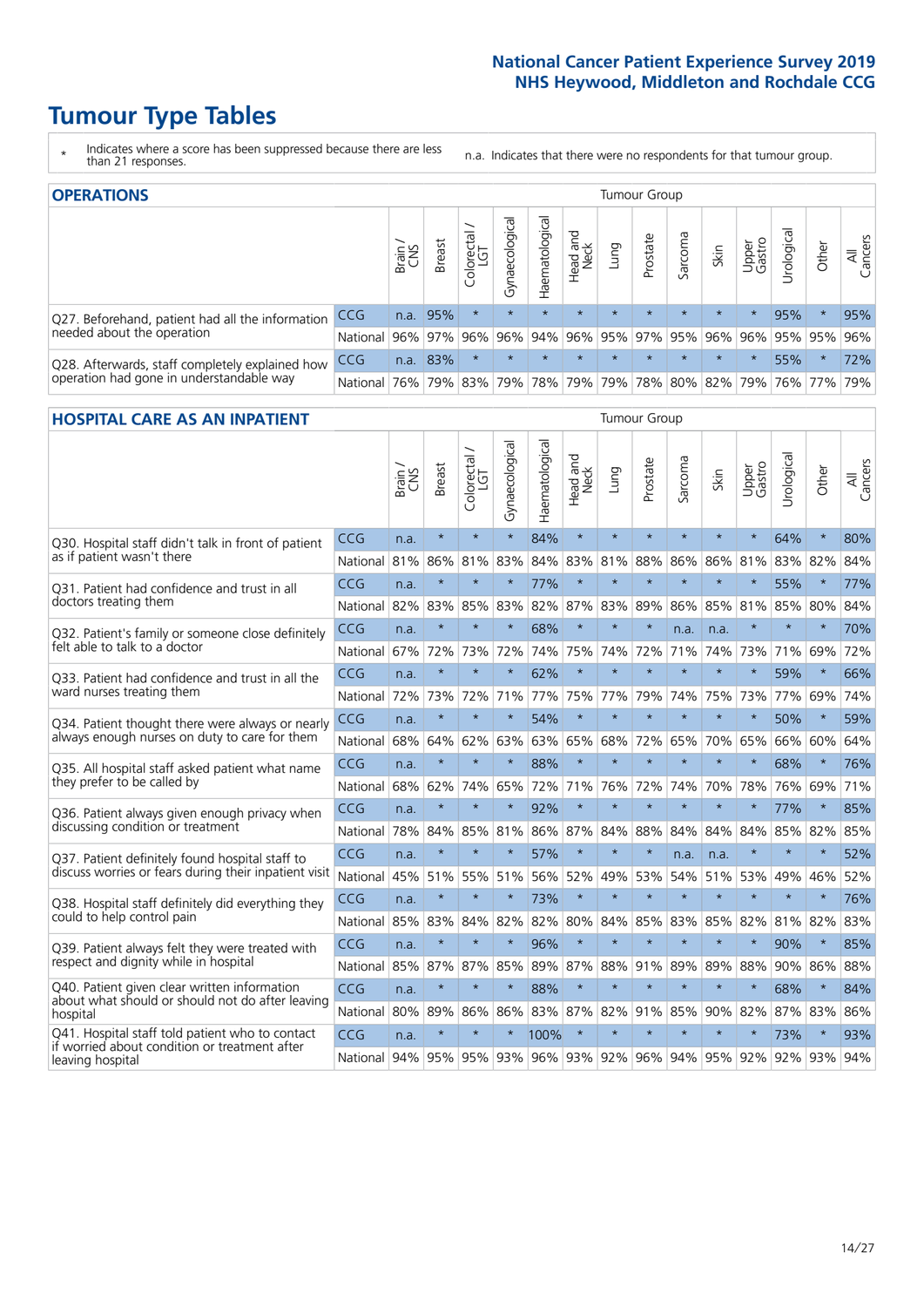# **Tumour Type Tables**

- \* Indicates where a score has been suppressed because there are less than 21 responses.
- n.a. Indicates that there were no respondents for that tumour group.

| <b>HOSPITAL CARE AS A DAY PATIENT / OUTPATIENT</b><br><b>Tumour Group</b>              |            |       |               |            |                |                |                         |         |          |             |         |                 |            |         |                |
|----------------------------------------------------------------------------------------|------------|-------|---------------|------------|----------------|----------------|-------------------------|---------|----------|-------------|---------|-----------------|------------|---------|----------------|
|                                                                                        |            | Brain | <b>Breast</b> | Colorectal | Gynaecological | Haematological | aad and<br>Neck<br>Head | Lung    | Prostate | arcoma<br>S | Skin    | Upper<br>Gastro | Jrological | Other   | All<br>Cancers |
| Q43. Patient definitely found hospital staff to                                        | <b>CCG</b> | n.a.  | 77%           | $\star$    | $^\star$       | 62%            | $\star$                 | $\star$ | 65%      | n.a.        | $\star$ | $\star$         | $\star$    | $\star$ | 66%            |
| discuss worries or fears during their outpatient or<br>day case visit                  | National   | 66%   | 68%           | 73%        | 70%            | 73%            | 72%                     | 70%     | 74%      | 72%         | 72%     | 71%             | 67%        | 68%     | 71%            |
| Q44. Cancer doctor had the right documents at<br>patient's last outpatient appointment | <b>CCG</b> | n.a.  |               | 100%100%   | $\star$        | 95%            | $\star$                 | $\star$ | 96%      | n.a.        | $\star$ | $\star$         | 100%       | $\star$ | 98%            |
|                                                                                        | National   | 94%   | 96%           | 96%        | 96%            | 97%            | 96%                     | 96%     | 96%      | 96%         | 96%     | 94%             | 96%        | 95%     | 96%            |
| Q46. Beforehand patient completely had                                                 | CCG        | n.a.  | $\star$       | $\star$    |                |                | $\star$                 | $\star$ | $\star$  | n.a.        | n.a.    |                 | $\star$    | n.a.    | 94%            |
| all information needed about radiotherapy<br>treatment                                 | National   | 91%   | 88%           | 83%        | 88%            | 84%            | 86%                     | 86%     | 88%      | 88%         | 84%     | 86%             | 83%        | 84%     | 86%            |
| Q47. Patient completely given understandable                                           | CCG        | n.a.  | $\star$       | $\star$    |                |                | $\star$                 | $\star$ | $\star$  | n.a.        | n.a.    | $\star$         | $\star$    | n.a.    | 68%            |
| information about whether radiotherapy was<br>working                                  | National   | 56%   | 60%           | 57%        | 61%            | 62%            | 63%                     | 59%     | 60%      | 67%         | 57%     | 52%             | 59%        | 59%     | 60%            |
| Q49. Beforehand patient completely had all                                             | <b>CCG</b> | n.a.  | $\star$       | $\star$    |                | 83%            | n.a.                    | $\star$ | $\star$  | n.a.        | n.a.    | $\star$         | $\star$    | $\star$ | 88%            |
| information needed about chemotherapy<br>treatment                                     | National   | 80%   | 82%           | 86%        | 87%            | 85%            | 79%                     | 84%     | 86%      | 86%         | 90%     | 84%             | 85%        | 85%     | 84%            |
| Q50. Patient given enough information about                                            | <b>CCG</b> | n.a.  | $\star$       | $\star$    | $\star$        | 66%            | n.a.                    | $\star$ | $\star$  | n.a.        | n.a.    | $\star$         | $\star$    | $\ast$  | 67%            |
| whether chemotherapy was working in a<br>completely understandable way                 | National   | 54%   | 62%           | 64%        | 68%            | 75%            |                         | 57% 67% | 66%      | 71%         | 79%     | 61%             | 68%        | 69%     | 68%            |

#### **HOME CARE AND SUPPORT** Tumour Group

|                                                                                                                   |            | Brain | Breast  | Colorectal<br>LGT | ᢛ<br>Gynaecologic | Haematological | Head and<br>Neck | <b>Dung</b> | Prostate | Sarcoma | Skin    | Upper<br>Gastro | rological | Other   | All<br>Cancers |
|-------------------------------------------------------------------------------------------------------------------|------------|-------|---------|-------------------|-------------------|----------------|------------------|-------------|----------|---------|---------|-----------------|-----------|---------|----------------|
| Q51. Hospital staff definitely gave family or<br>someone close all the information needed to<br>help care at home | <b>CCG</b> | n.a.  | $\star$ | 50%               |                   | 51%            | $\star$          | $\star$     | $\star$  | $\star$ | $\star$ | $\star$         | $\star$   | $\star$ | 56%            |
|                                                                                                                   | National   | 58%   | 58%     | 63%               | 57%               | 62%            | 67%              | 59%         | 61%      | 62%     | 65%     | 60%             | 59% 55%   |         | 60%            |
| Q52. Patient definitely given enough support<br>from health or social services during treatment                   | <b>CCG</b> | n.a.  | $\star$ | $\star$           | $\star$           | 38%            | $\star$          | $\star$     | $\star$  | n.a.    | $\star$ | $\star$         | $\star$   | $\star$ | 54%            |
|                                                                                                                   | National   | 42%   | 52%     | 60%               |                   | 45% 51%        | 59%              | 50%         | 48%      |         | 53% 57% | 54%             | 48% 51%   |         | 52%            |
| Q53. Patient definitely given enough support<br>from health or social services after treatment                    | <b>CCG</b> | n.a.  | $\star$ | $\star$           | $\star$           | $\star$        | $\star$          | $\star$     | $\star$  | n.a.    |         | $\star$         | $\star$   | $\star$ | 53%            |
|                                                                                                                   | National   | 39%   | 41%     | 53%               | 39%               | 43%            | 56%              | 40%         | 46%      | 48%     | 59%     | 47%             | 44%       | 44%     | 45%            |

| <b>CARE FROM YOUR GENERAL PRACTICE</b>                                                                     | Tumour Group |       |               |                   |                |                   |                  |         |                                     |         |         |                 |           |         |                |
|------------------------------------------------------------------------------------------------------------|--------------|-------|---------------|-------------------|----------------|-------------------|------------------|---------|-------------------------------------|---------|---------|-----------------|-----------|---------|----------------|
|                                                                                                            |              | Brain | <b>Breast</b> | Colorectal<br>LGT | Gynaecological | ᅙ<br>Haematologic | Head and<br>Neck | Lung    | Prostate                            | Sarcoma | Skin    | Upper<br>Gastro | Urologica | Other   | All<br>Cancers |
| Q54. GP given enough information about                                                                     | <b>CCG</b>   | n.a.  |               | 96% 95%           | $\star$        | 94%               | $\star$          | $\star$ | 96%                                 | $\star$ | $\star$ | $\star$         | $\star$   | $\star$ | 94%            |
| patient's condition and treatment                                                                          | National 91% |       |               | 96% 95%           | 95%            |                   |                  |         | 96% 94% 94% 96% 94% 96% 93% 95% 94% |         |         |                 |           |         | 95%            |
| Q55. General practice staff definitely did<br>everything they could to support patient during<br>treatment | CCG          | n.a.  | $\star$       | $\star$           | $\star$        | 54%               | $\star$          | $\star$ | 52%                                 | $\star$ | $\star$ | $\star$         | $\star$   | $\star$ | 57%            |
|                                                                                                            | National     | 55%   |               | 58% 59%           | 56%            |                   | 56% 59%          |         | 56% 64% 56% 65% 59% 59% 55%         |         |         |                 |           |         | 58%            |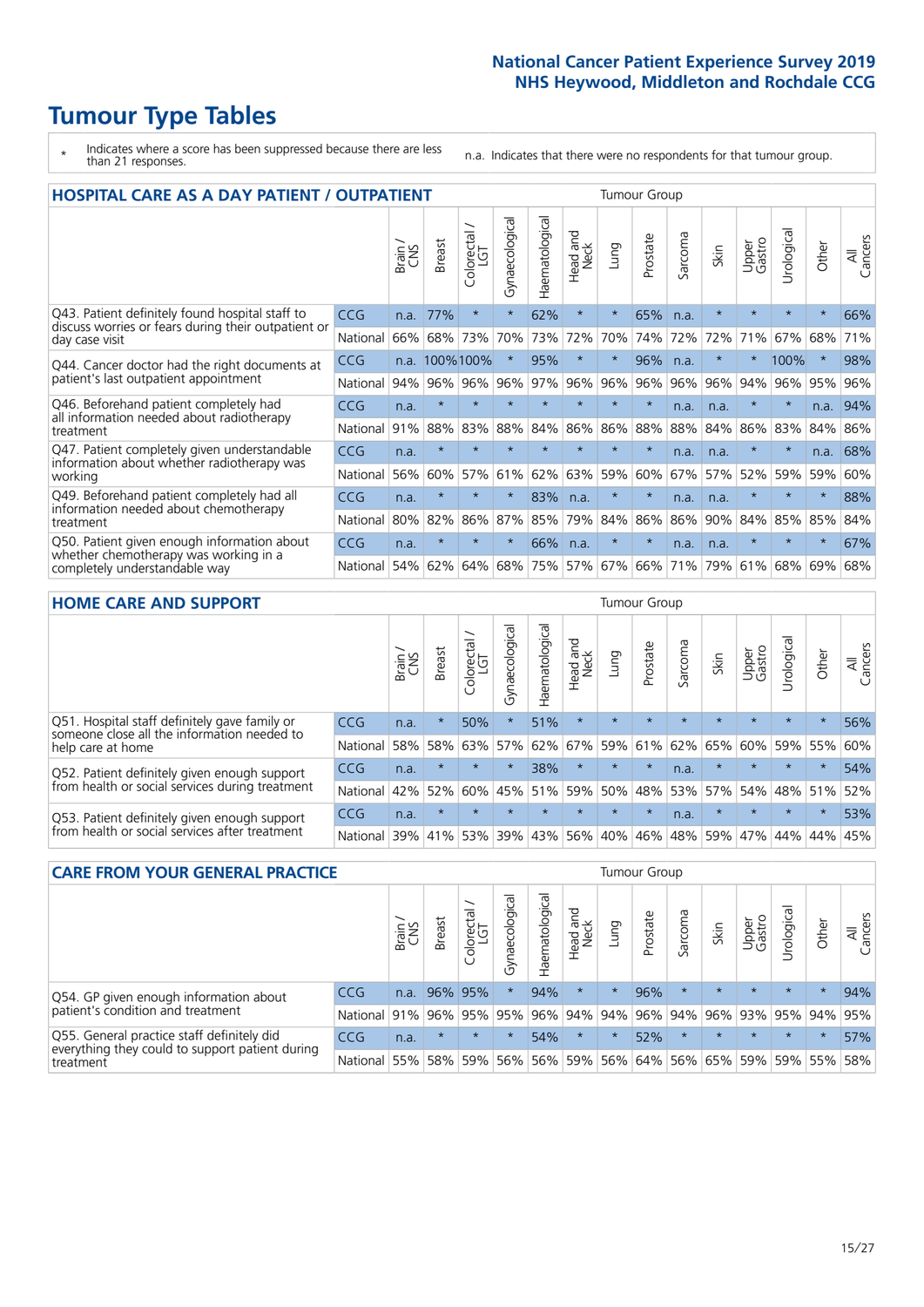# **Tumour Type Tables**

- \* Indicates where a score has been suppressed because there are less than 21 responses.
- n.a. Indicates that there were no respondents for that tumour group.

|  |  |  | <b>YOUR OVERALL NHS CARE</b> |
|--|--|--|------------------------------|
|--|--|--|------------------------------|

| <b>YOUR OVERALL NHS CARE</b>                                                                                     |            |       |               |                        |                |                |                  |         | <b>Tumour Group</b> |         |         |                 |           |         |                |  |  |
|------------------------------------------------------------------------------------------------------------------|------------|-------|---------------|------------------------|----------------|----------------|------------------|---------|---------------------|---------|---------|-----------------|-----------|---------|----------------|--|--|
|                                                                                                                  |            | Brain | <b>Breast</b> | olorectal.<br>LGT<br>Ū | Gynaecological | Haematological | Head and<br>Neck | Lung    | Prostate            | Sarcoma | Skin    | Upper<br>Gastro | Urologica | Other   | All<br>Cancers |  |  |
| Q56. Different people treating and caring for<br>patient always work well together to give best<br>possible care | <b>CCG</b> | n.a.  | 86%           | 78%                    | $\star$        | 63%            | $\star$          | $\star$ | 71%                 | $\star$ | $\star$ | $\rightarrow$   | 46%       | $\star$ | 68%            |  |  |
|                                                                                                                  | National   | 60%   | 73%           | 73%                    | 69%            | 75%            | 73%              | 73%     | 75%                 | 70%     | 79%     | 69%             | 74%       | 68%     | 73%            |  |  |
| Q57. Patient given a care plan                                                                                   | <b>CCG</b> | n.a.  | $\star$       | $\star$                |                | 36%            | $\star$          | $\star$ | 46%                 | $\star$ | $\star$ |                 |           | $\star$ | 41%            |  |  |
|                                                                                                                  | National   | 36%   | 41%           | 40%                    | 34%            | 36%            | 39%              | 36%     | 40%                 | 34%     | 44%     | 36%             | 33%       | 31%     | 38%            |  |  |
| Q58. Overall the administration of care was good                                                                 | CCG        | n.a.  | 100% 91%      |                        | $\star$        | 88%            | $\star$          | $\star$ | 91%                 | $\star$ | $\star$ |                 | 74%       | $\star$ | 88%            |  |  |
| or very good                                                                                                     | National   | 85%   | 90%           | 88%                    | 87%            | 91%            | 90%              | 90%     | 88%                 | 88%     | 90%     | 86%             | 85%       | 87%     | 89%            |  |  |
| Q59. Patient felt length of time for attending                                                                   | <b>CCG</b> | n.a.  | 75%           | 78%                    |                | 48%            | $\star$          | $\star$ | 84%                 | $\star$ | $\star$ |                 | 64%       | $\star$ | 65%            |  |  |
| clinics and appointments for cancer was about<br>right                                                           | National   | 58%   | 68%           | 73%                    | 66%            | 66%            | 71%              | 71%     | 76%                 | 68%     | 73%     | 66%             | 75%       | 64%     | 69%            |  |  |
| Q60. Someone discussed with patient whether                                                                      | CCG        | n.a.  | $\star$       | 59%                    | $\star$        | 24%            | $\ast$           | $\star$ | 26%                 | $\star$ | $\star$ | $\star$         | 22%       | $\star$ | 35%            |  |  |
| they would like to take part in cancer research                                                                  | National   | 42%   | 30%           | 32%                    | 31%            | 33%            | 21%              | 34%     | 31%                 | 36%     | 20%     | 36%             | 21%       | 32%     | 30%            |  |  |
| Q61. Patient's average rating of care scored from<br>very poor to very good                                      | <b>CCG</b> | n.a.  | 9.2           | 8.7                    | $\star$        | 8.7            | $\star$          | $\star$ | 8.6                 | $\star$ | $\star$ | $\star$         | 8.1       | $\star$ | 8.6            |  |  |
|                                                                                                                  | National   | 8.6   | 8.9           | 8.8                    | 8.7            | 8.9            | 8.8              | 8.8     | 8.8                 | 8.8     | 8.9     | 8.7             | 8.7       | 8.7     | 8.8            |  |  |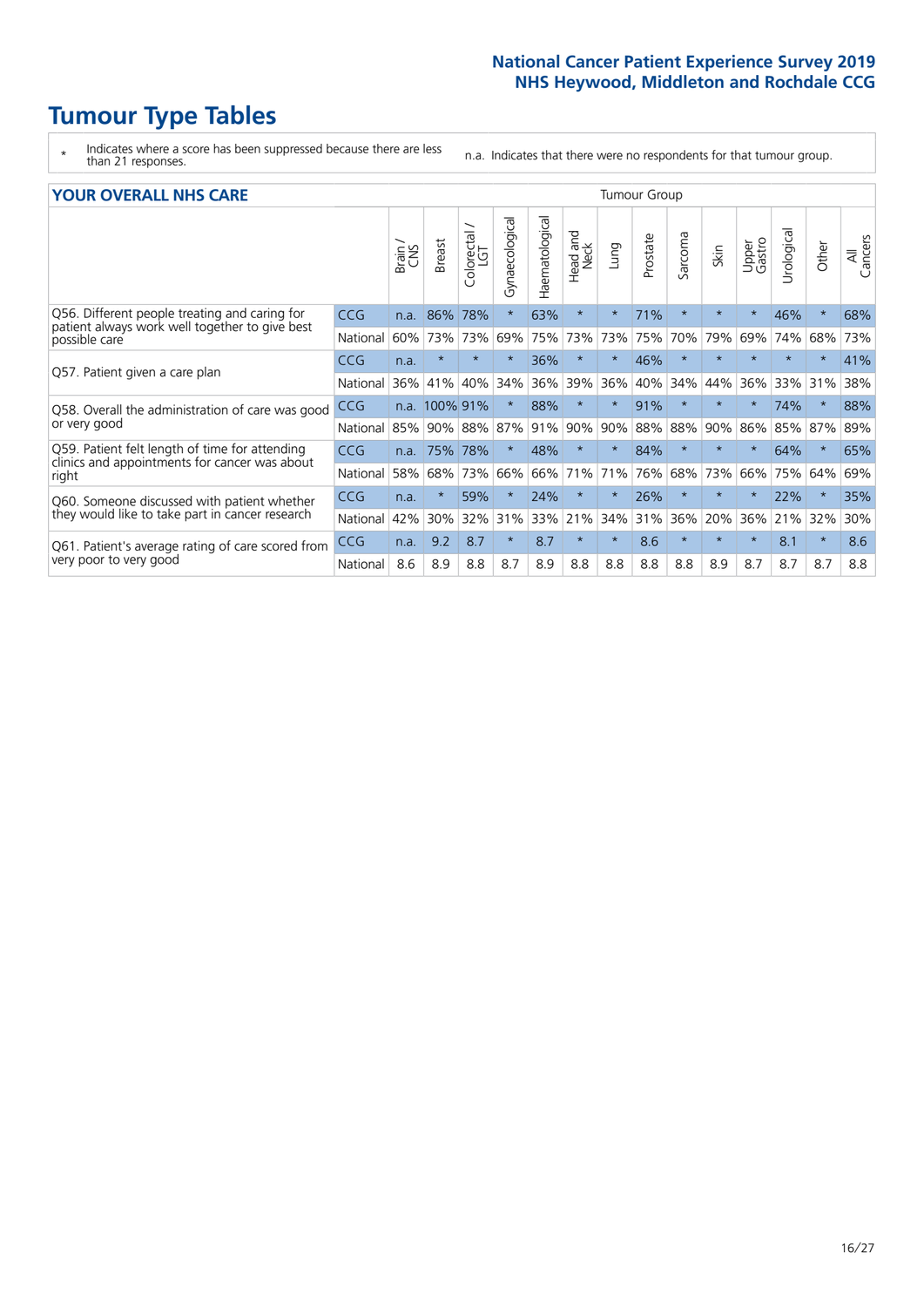# **Year on Year Charts**





#### **DIAGNOSTIC TESTS**





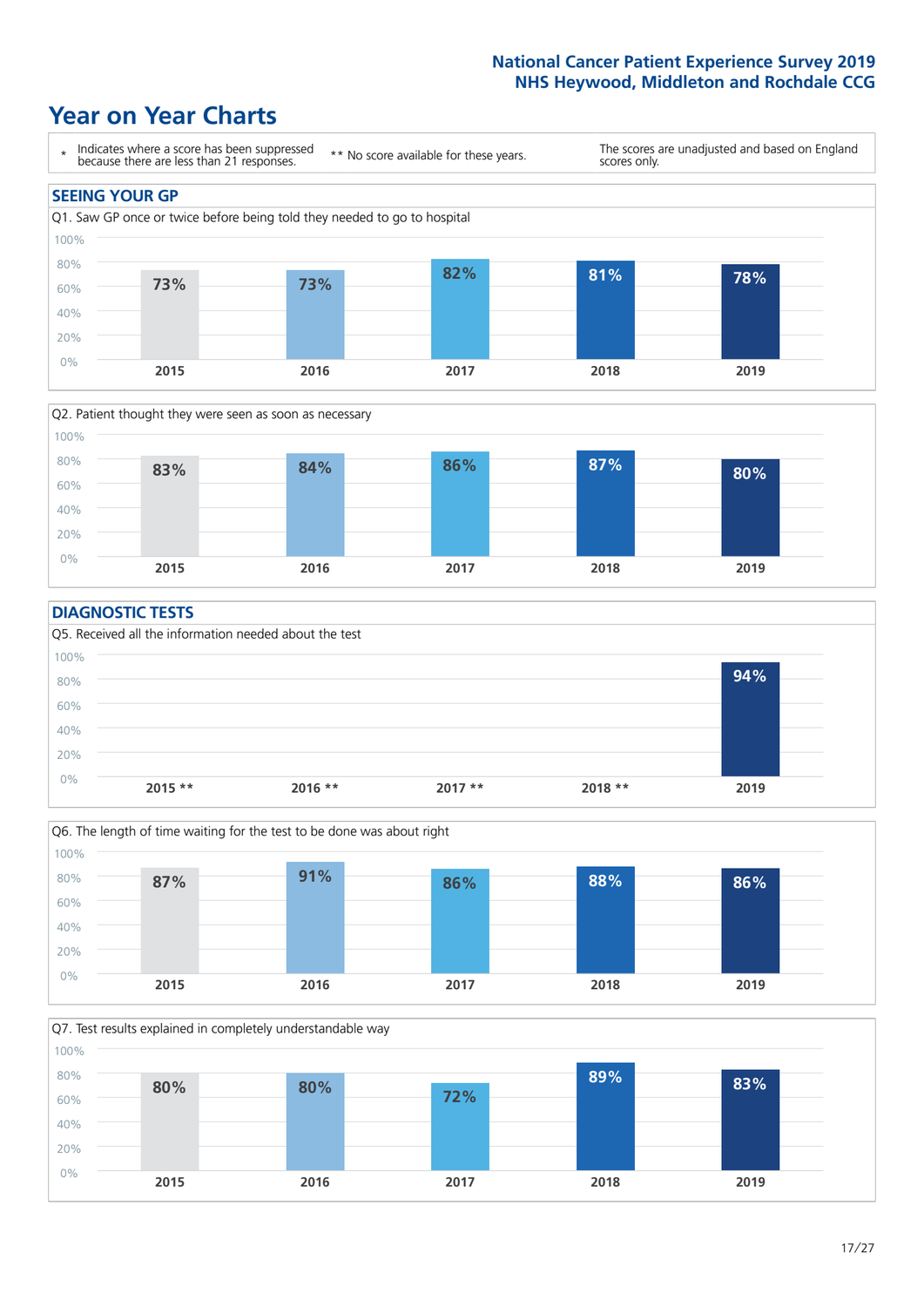







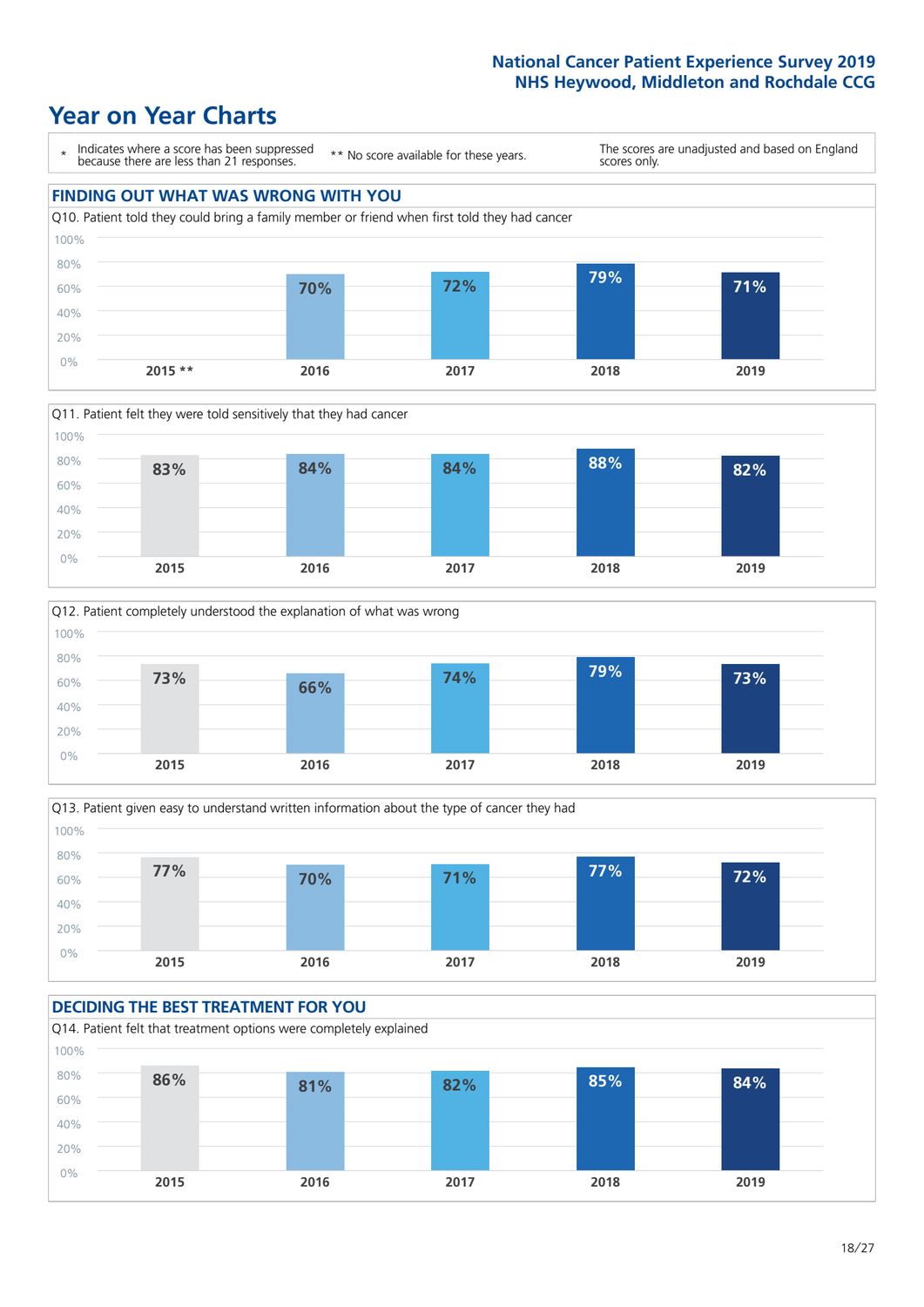







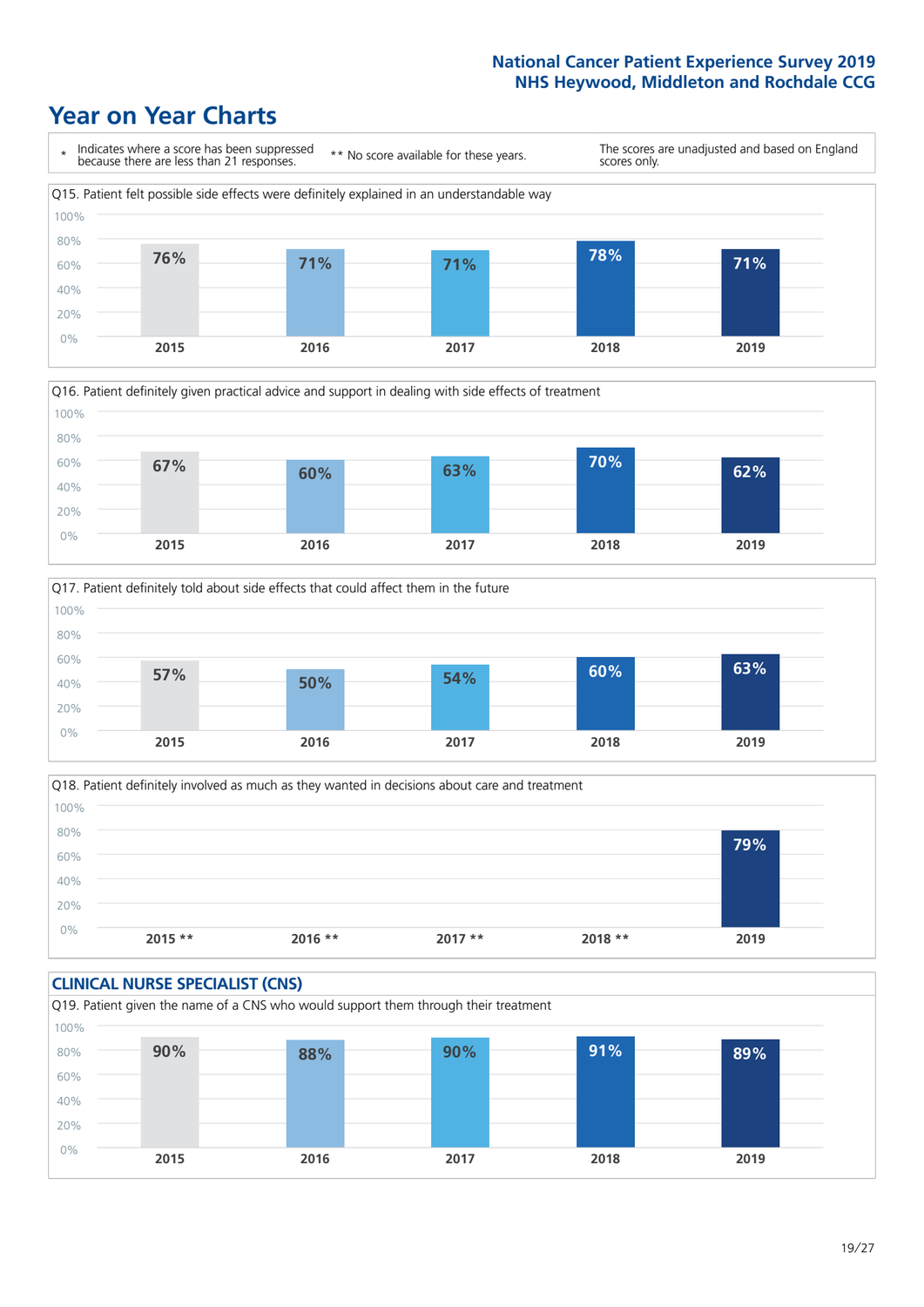# **Year on Year Charts**









Q24. Hospital staff gave information on getting financial help or possible benefits 0% 20% 40% 60% 80% 100% **2015 2016 2017 2018 2019 65% 62% 68% 61% 57%**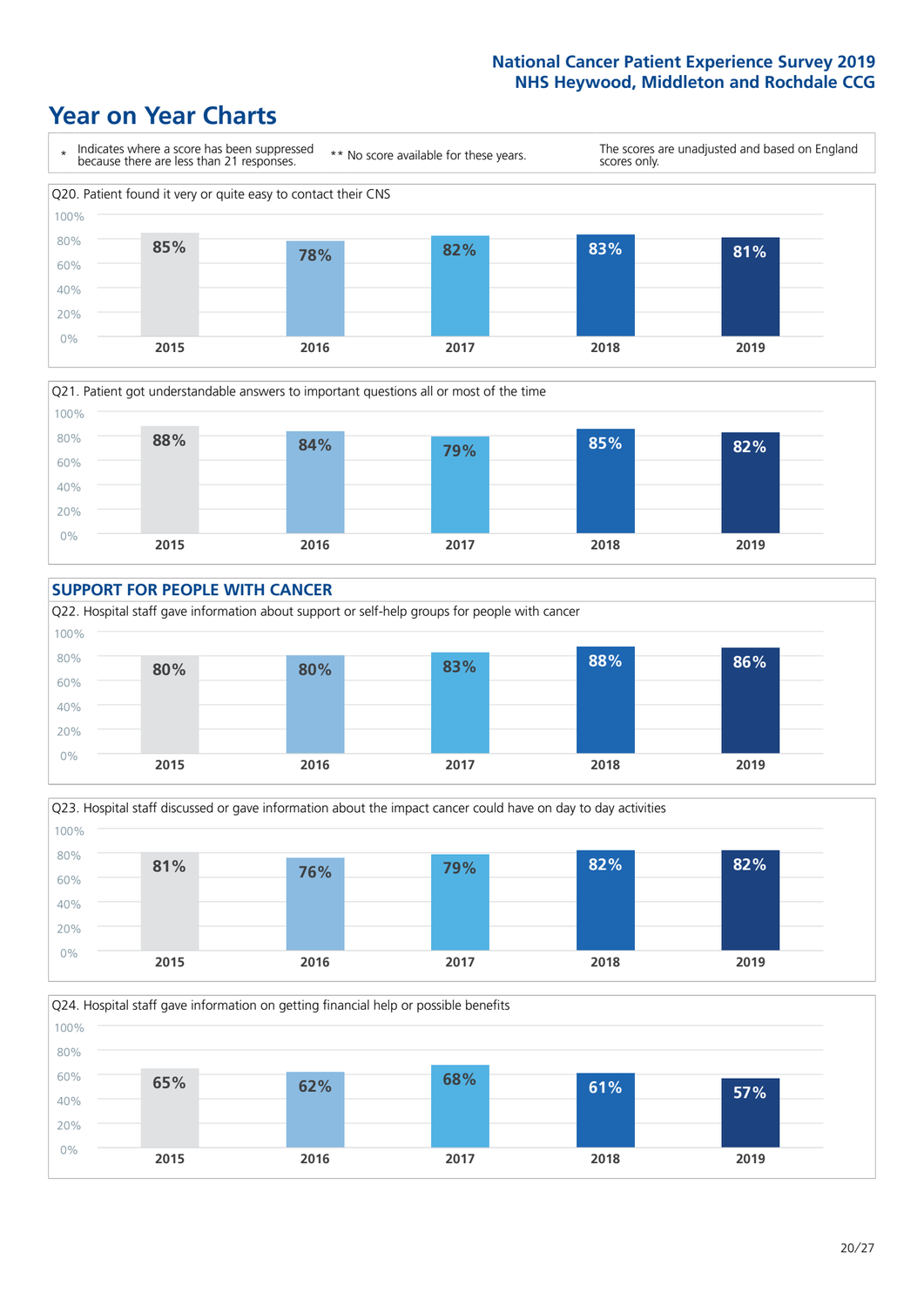# **Year on Year Charts**



#### **OPERATIONS**





### **HOSPITAL CARE AS AN INPATIENT** Q30. Hospital staff didn't talk in front of patient as if patient wasn't there 0% 20% 40% 60% 80% 100% **2015 \*\* 2016 \*\* 2017 \*\* 2018 \*\* 2019 80%**

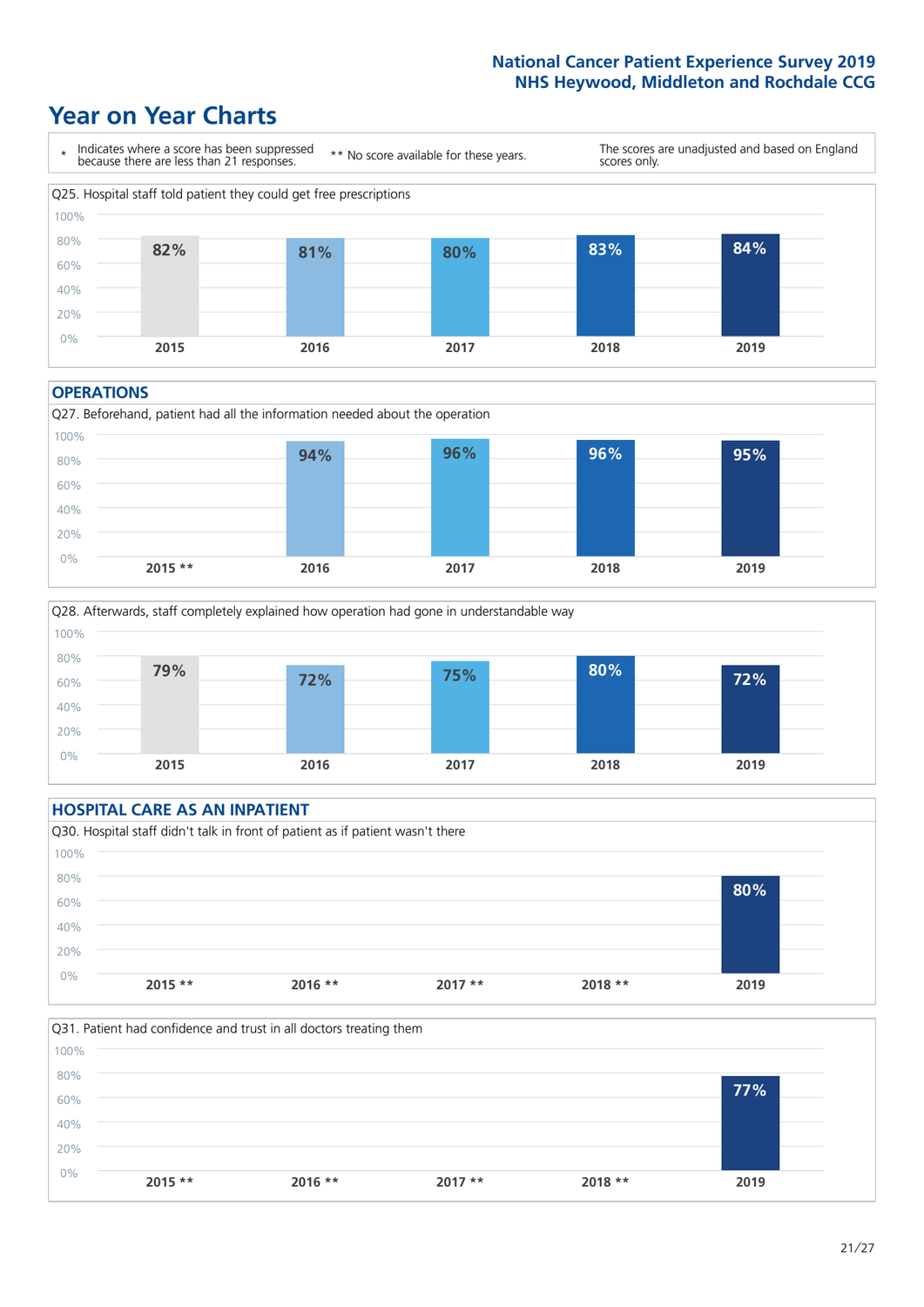







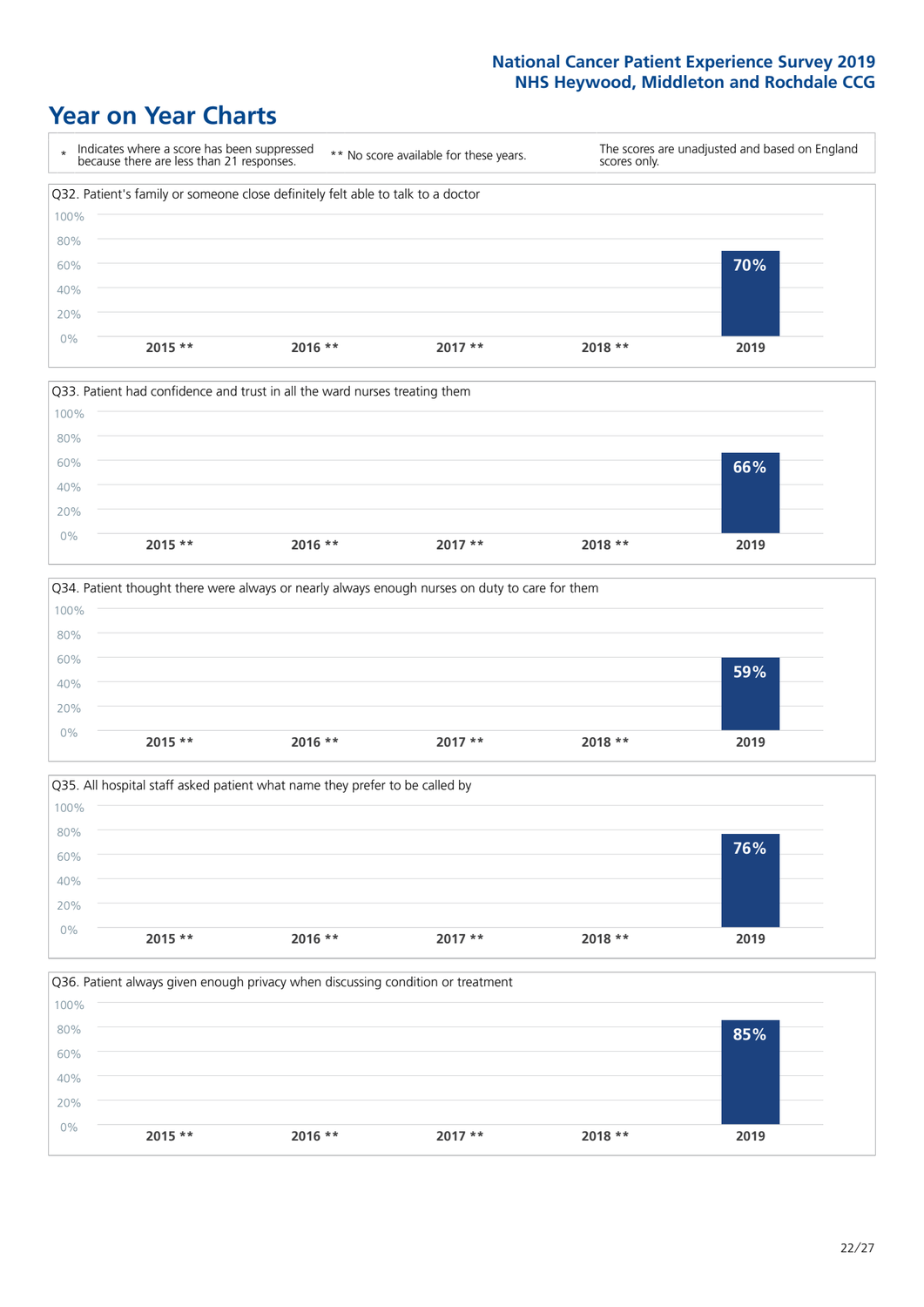







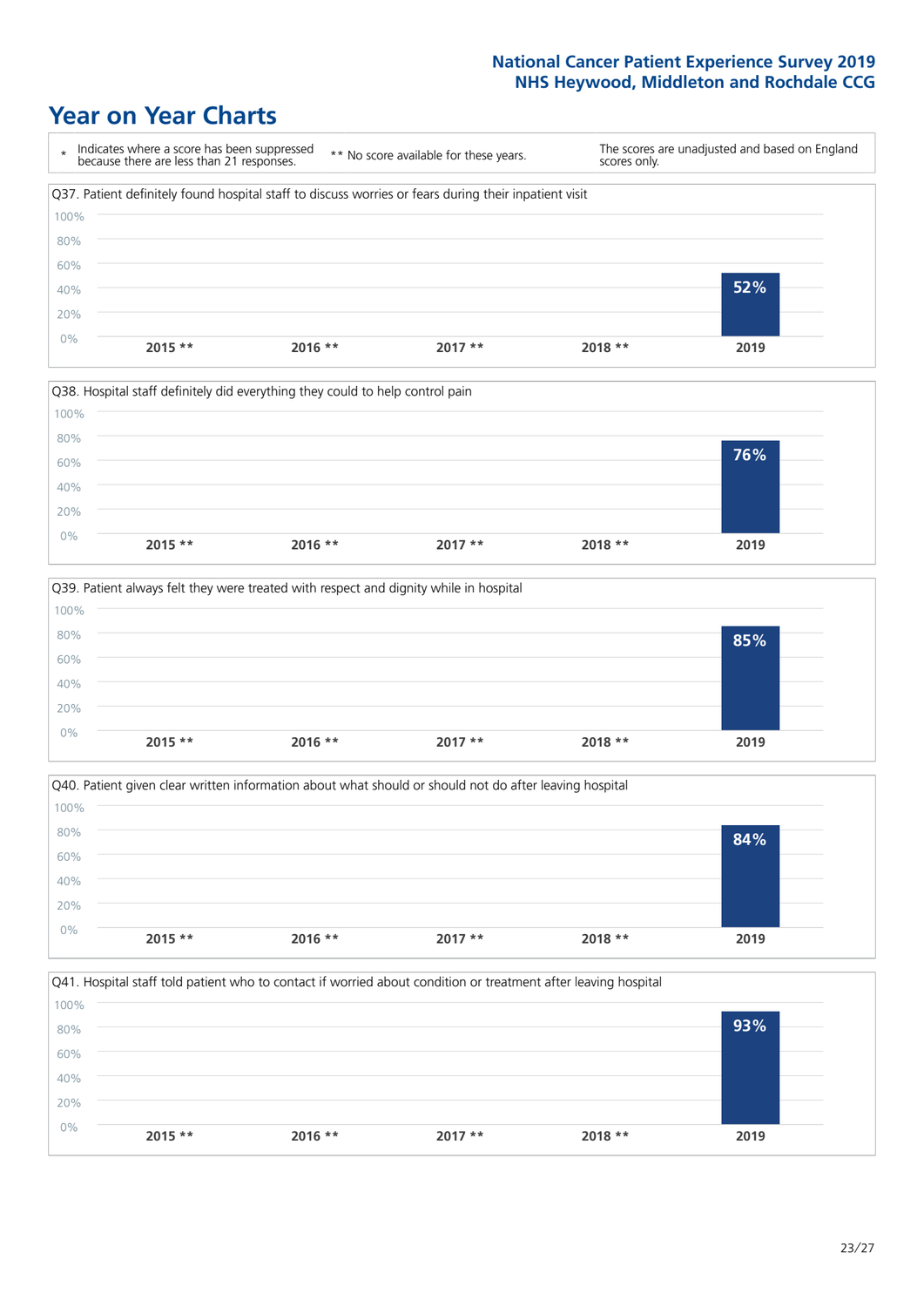







Q49. Beforehand patient completely had all information needed about chemotherapy treatment 100%

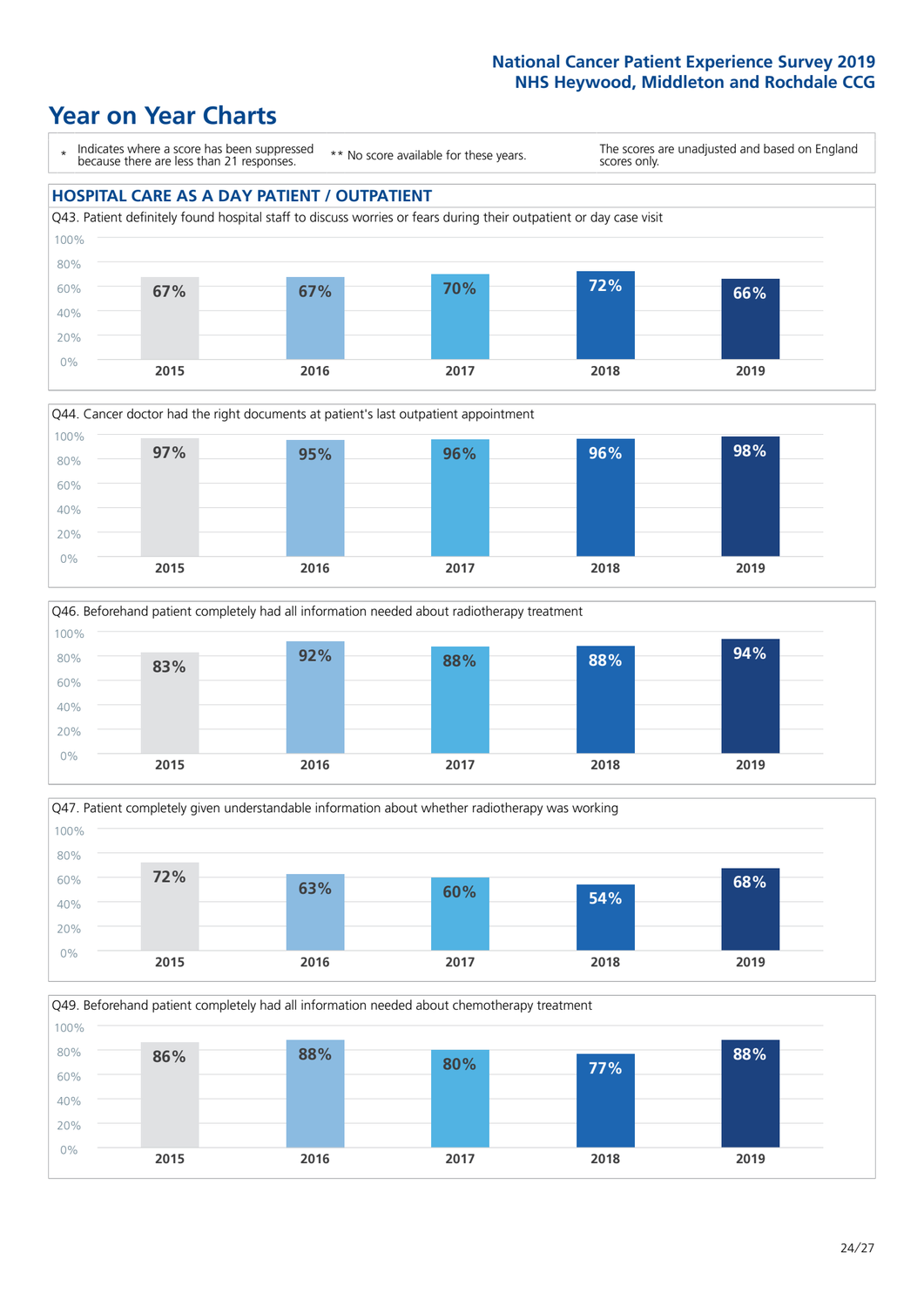# **Year on Year Charts**



#### **HOME CARE AND SUPPORT**







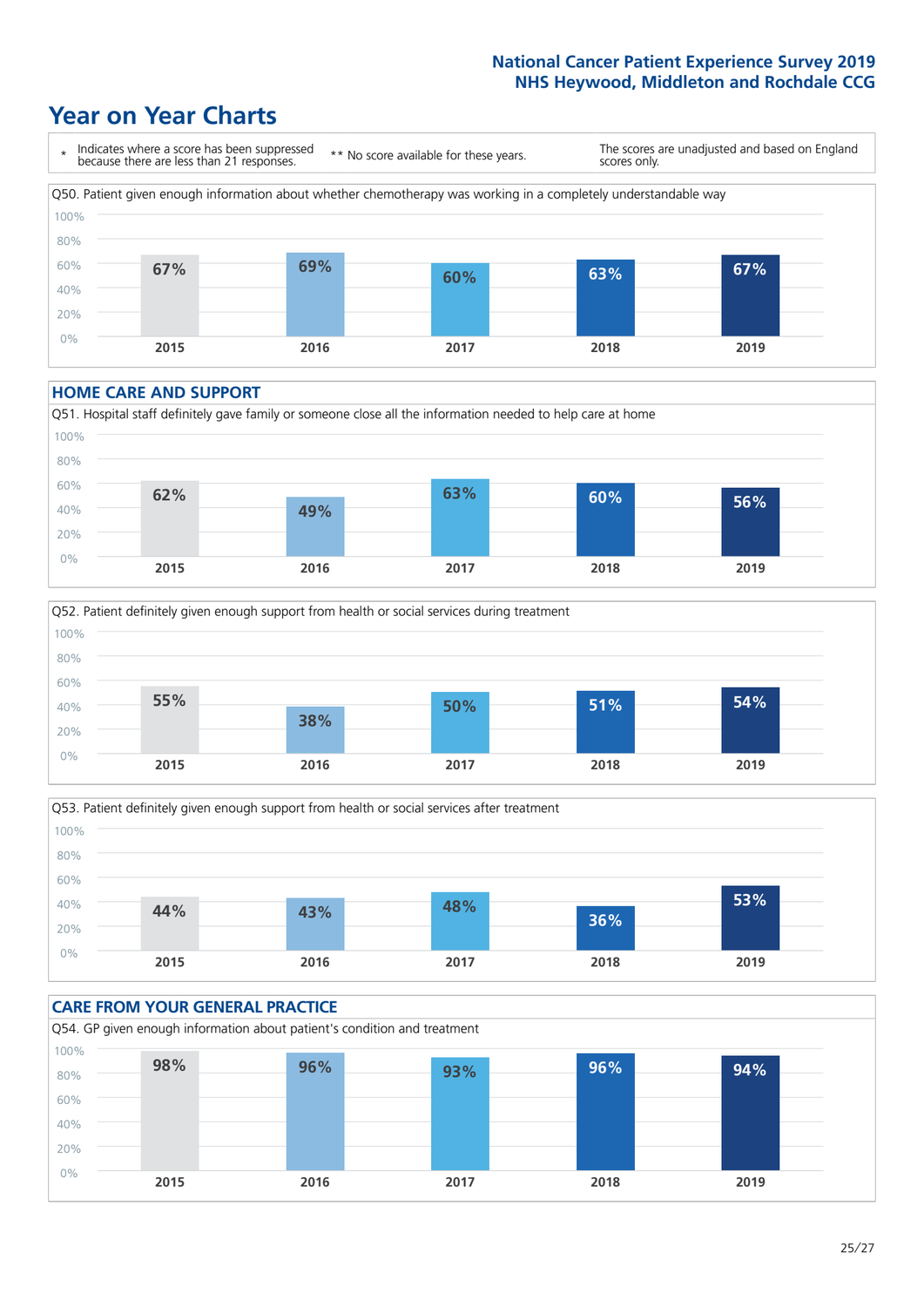# **Year on Year Charts**



#### **YOUR OVERALL NHS CARE**







Q59. Patient felt length of time for attending clinics and appointments for cancer was about right